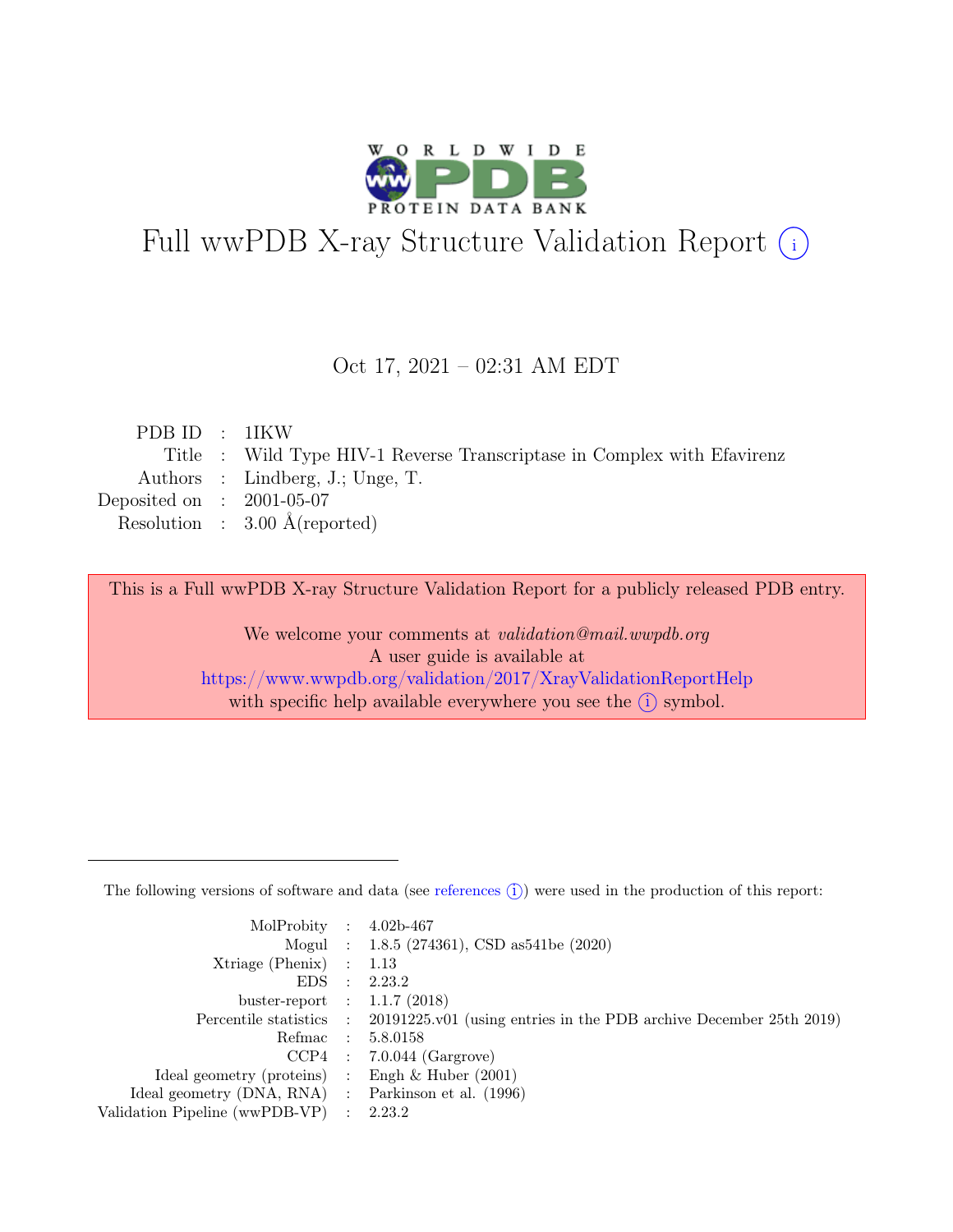# 1 Overall quality at a glance  $(i)$

The following experimental techniques were used to determine the structure: X-RAY DIFFRACTION

The reported resolution of this entry is 3.00 Å.

Percentile scores (ranging between 0-100) for global validation metrics of the entry are shown in the following graphic. The table shows the number of entries on which the scores are based.



| Metric                | Whole archive<br>$(\#Entries)$ | Similar resolution<br>$(\# \text{Entries}, \text{ resolution } \text{range}(\AA))$ |  |  |  |
|-----------------------|--------------------------------|------------------------------------------------------------------------------------|--|--|--|
| $R_{free}$            | 130704                         | $2092(3.00-3.00)$                                                                  |  |  |  |
| Clashscore            | 141614                         | $2416(3.00-3.00)$                                                                  |  |  |  |
| Ramachandran outliers | 138981                         | $\overline{2333}$ $\overline{(3.00-3.00)}$                                         |  |  |  |
| Sidechain outliers    | 138945                         | $2336(3.00-3.00)$                                                                  |  |  |  |
| RSRZ outliers         | 127900                         | $1990(3.00-3.00)$                                                                  |  |  |  |

The table below summarises the geometric issues observed across the polymeric chains and their fit to the electron density. The red, orange, yellow and green segments of the lower bar indicate the fraction of residues that contain outliers for  $\geq$ =3, 2, 1 and 0 types of geometric quality criteria respectively. A grey segment represents the fraction of residues that are not modelled. The numeric value for each fraction is indicated below the corresponding segment, with a dot representing fractions <=5% The upper red bar (where present) indicates the fraction of residues that have poor fit to the electron density. The numeric value is given above the bar.

| Mol | ${\rm Chain}$ | Length | Quality of chain |              |  |  |  |  |
|-----|---------------|--------|------------------|--------------|--|--|--|--|
|     |               | 560    | .%<br>53%        | 42%          |  |  |  |  |
|     |               | 197    | .%<br>53%        | 5% 5%<br>37% |  |  |  |  |

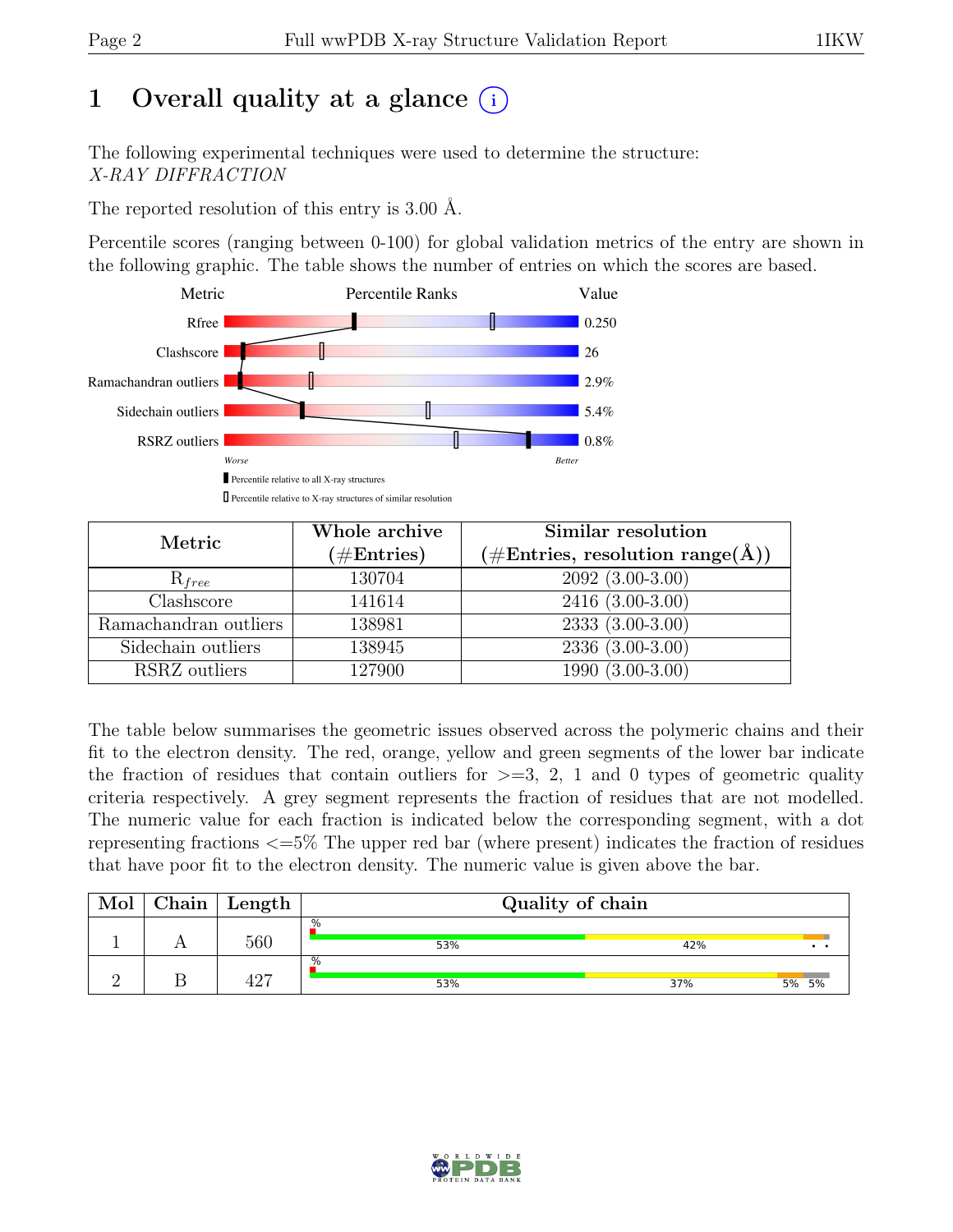# 2 Entry composition  $(i)$

There are 3 unique types of molecules in this entry. The entry contains 7890 atoms, of which 0 are hydrogens and 0 are deuteriums.

In the tables below, the ZeroOcc column contains the number of atoms modelled with zero occupancy, the AltConf column contains the number of residues with at least one atom in alternate conformation and the Trace column contains the number of residues modelled with at most 2 atoms.

• Molecule 1 is a protein called POL POLYPROTEIN.

| Mol | Chain   Residues | $\rm{Atoms}$           |      |     |       |  | $ZeroOcc \mid AltConf \mid Trace$ |  |
|-----|------------------|------------------------|------|-----|-------|--|-----------------------------------|--|
|     | 557              | $\text{Total}$<br>4523 | 2927 | 754 | - 834 |  |                                   |  |

There is a discrepancy between the modelled and reference sequences:

| Chain | Residue   Modelled   Actual |  | Comment                                          | Reference |
|-------|-----------------------------|--|--------------------------------------------------|-----------|
|       |                             |  | $\pm$ engineered mutation $\pm$ UNP P03366 $\pm$ |           |

• Molecule 2 is a protein called POL POLYPROTEIN.

| Mol | Chain | <sup>'</sup> Residues | $\rm{Atoms}$  |      |     |     |  | $\text{ZeroOcc} \mid \text{AltConf} \mid \text{Trace}$ |  |
|-----|-------|-----------------------|---------------|------|-----|-----|--|--------------------------------------------------------|--|
|     |       | 405                   | Total<br>3346 | 2180 | 550 | 610 |  | 30                                                     |  |

• Molecule 3 is (-)-6-CHLORO-4-CYCLOPROPYLETHYNYL-4-TRIFLUOROMETH YL-1,4-DIHYDRO-2H-3,1-BENZOXAZIN-2-ONE (three-letter code: EFZ) (formula:  $C_{14}H_9ClF_3NO_2$ .



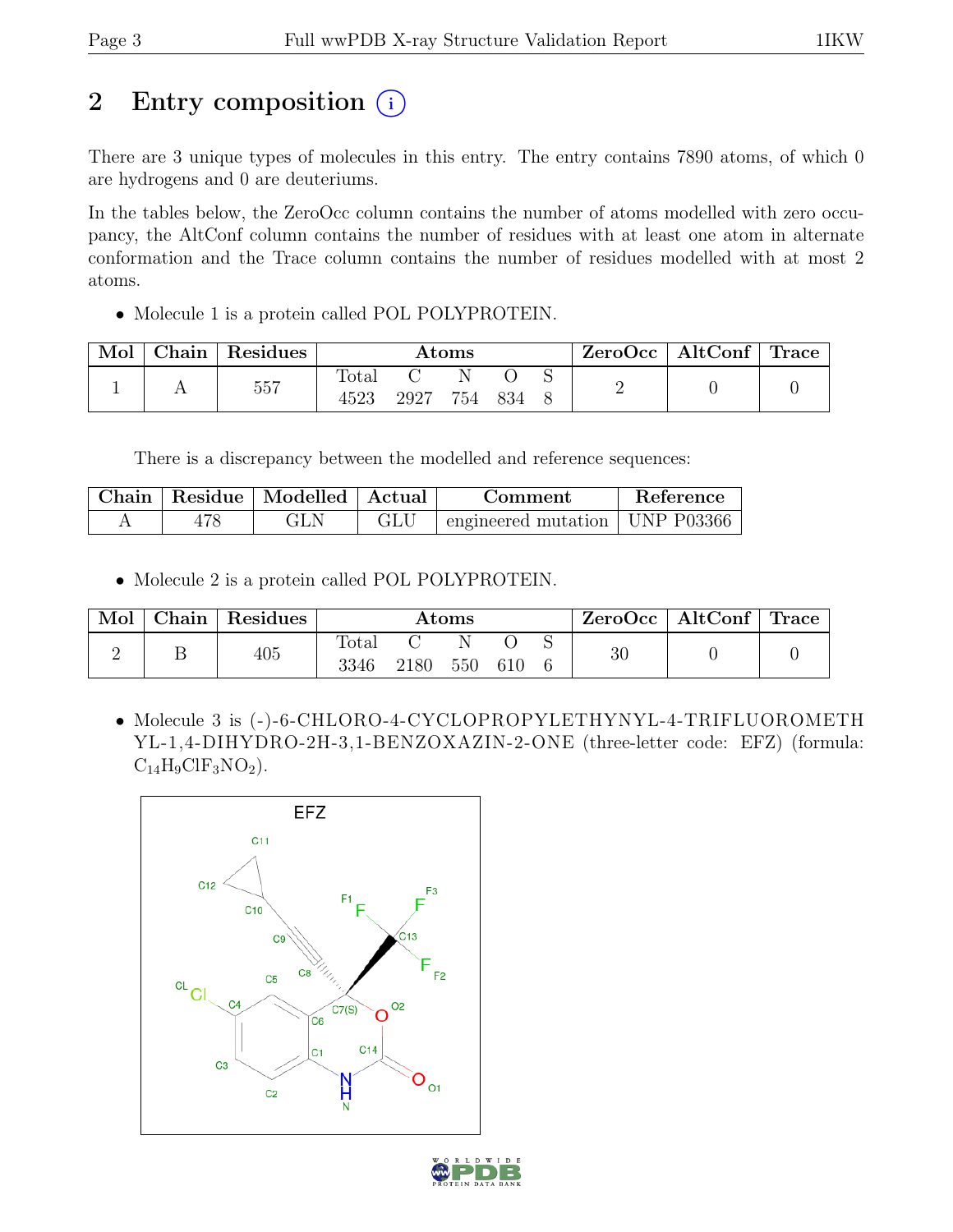| Mol | Chain   Residues | Atoms |    |      |      |   | $ZeroOcc$   AltConf |  |  |
|-----|------------------|-------|----|------|------|---|---------------------|--|--|
|     |                  | Total | 14 | CCI. | — н' | N |                     |  |  |

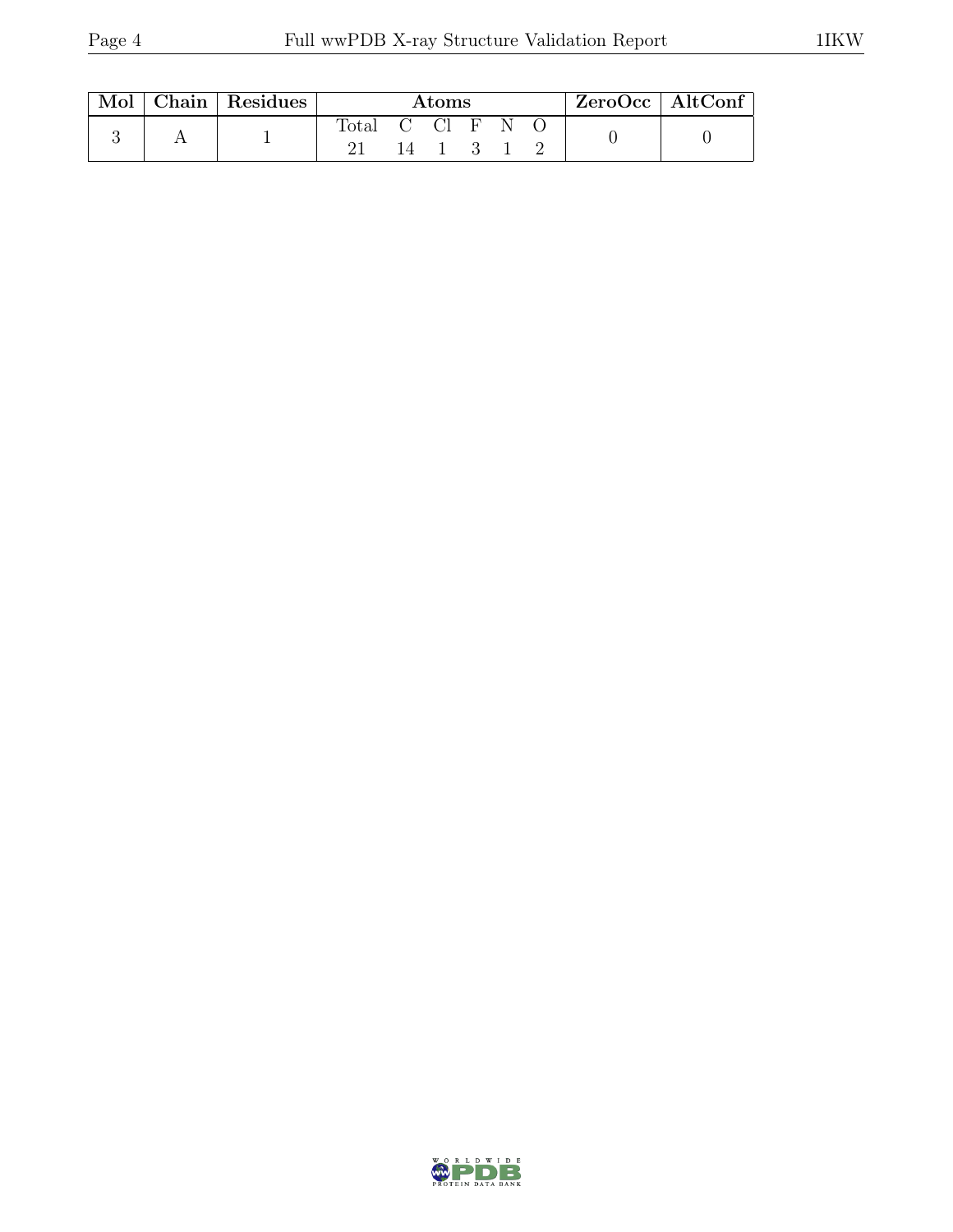# 3 Residue-property plots  $(i)$

These plots are drawn for all protein, RNA, DNA and oligosaccharide chains in the entry. The first graphic for a chain summarises the proportions of the various outlier classes displayed in the second graphic. The second graphic shows the sequence view annotated by issues in geometry and electron density. Residues are color-coded according to the number of geometric quality criteria for which they contain at least one outlier:  $green = 0$ , yellow  $= 1$ , orange  $= 2$  and red  $= 3$  or more. A red dot above a residue indicates a poor fit to the electron density (RSRZ > 2). Stretches of 2 or more consecutive residues without any outlier are shown as a green connector. Residues present in the sample, but not in the model, are shown in grey.



• Molecule 1: POL POLYPROTEIN



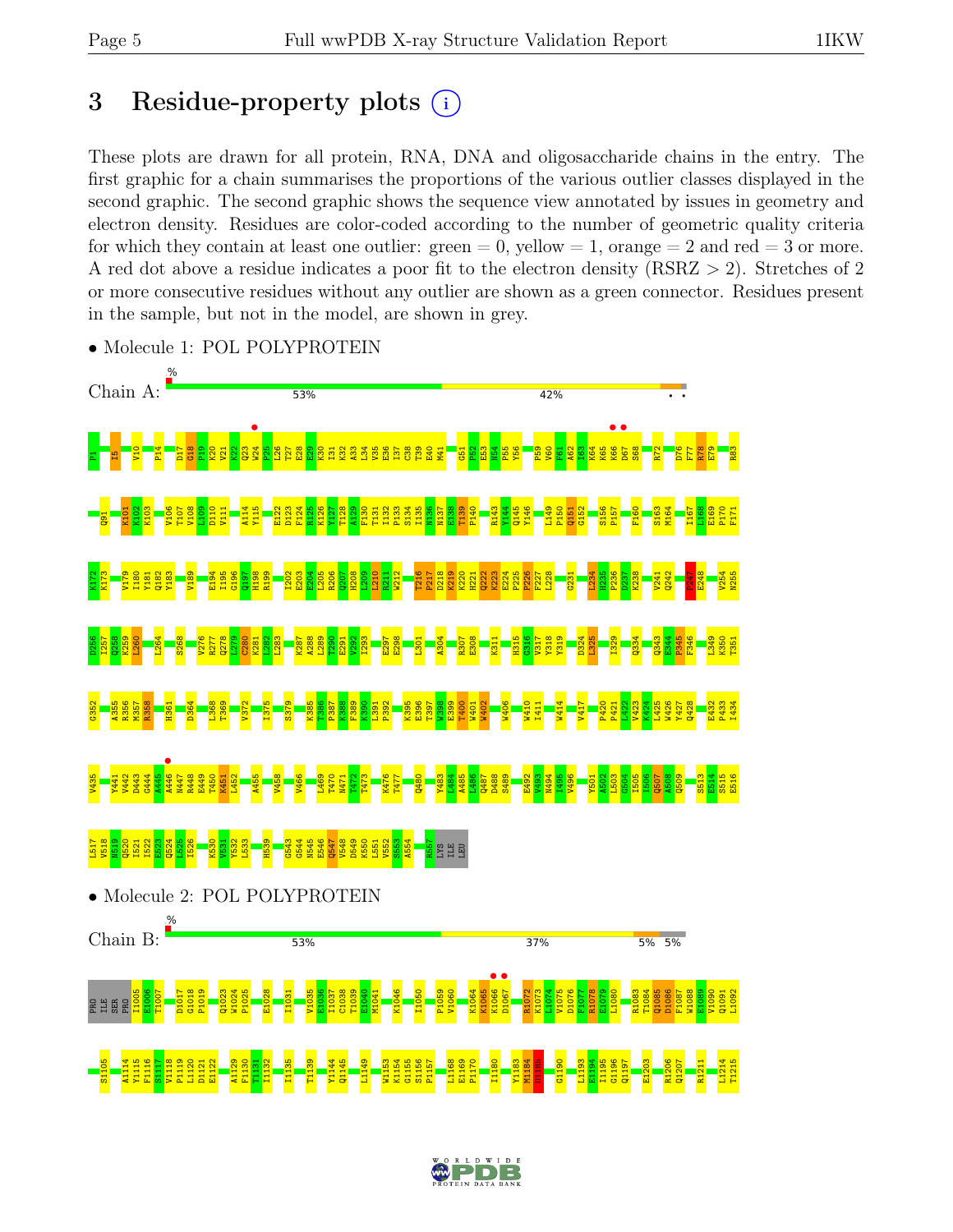

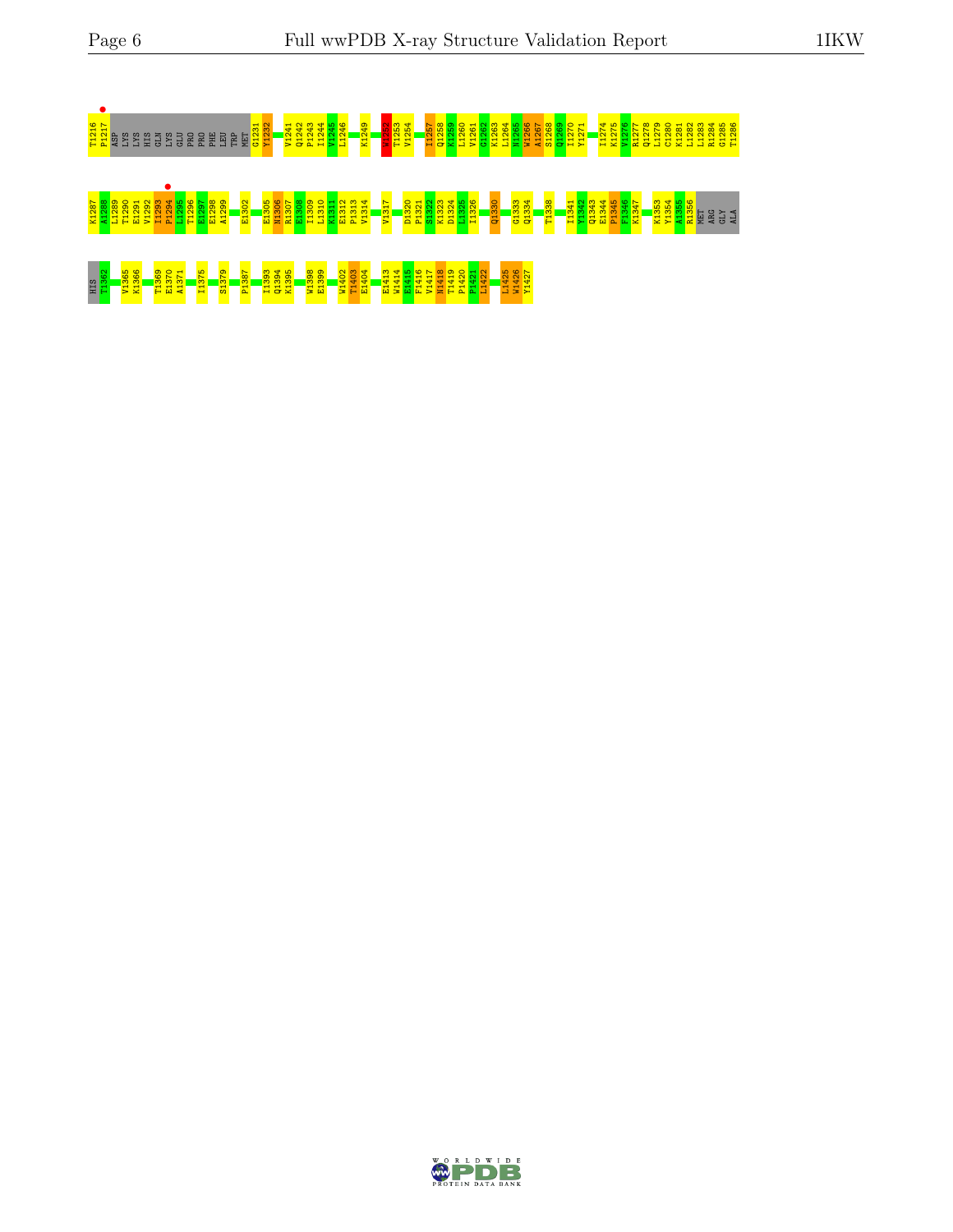# 4 Data and refinement statistics  $(i)$

| Property                                                             | Value                                           | Source     |
|----------------------------------------------------------------------|-------------------------------------------------|------------|
| Space group                                                          | C2221                                           | Depositor  |
| Cell constants                                                       | 157.31Å<br>119.55Å<br>157.17Å                   |            |
| a, b, c, $\alpha$ , $\beta$ , $\gamma$                               | $90.00^\circ$<br>$90.00^\circ$<br>$90.00^\circ$ | Depositor  |
| Resolution $(A)$                                                     | 24.69<br>3.00<br>$\frac{1}{2}$                  | Depositor  |
|                                                                      | 24.68<br>$-2.80$                                | <b>EDS</b> |
| % Data completeness                                                  | 99.7 (24.69-3.00)                               | Depositor  |
| (in resolution range)                                                | 99.4 (24.68-2.80)                               | <b>EDS</b> |
| $R_{merge}$                                                          | 0.11                                            | Depositor  |
| $\mathrm{R}_{sym}$                                                   | (Not available)                                 | Depositor  |
| $\langle I/\sigma(I) \rangle$ <sup>1</sup>                           | 1.48 (at $2.80\text{\AA}$ )                     | Xtriage    |
| Refinement program                                                   | <b>CNS</b>                                      | Depositor  |
|                                                                      | 0.218<br>0.272<br>$\overline{\phantom{a}}$      | Depositor  |
| $R, R_{free}$                                                        | 0.204<br>0.250                                  | DCC        |
| $R_{free}$ test set                                                  | 1830 reflections $(5.01\%)$                     | wwPDB-VP   |
| Wilson B-factor $(A^2)$                                              | 80.1                                            | Xtriage    |
| Anisotropy                                                           | 0.155                                           | Xtriage    |
| Bulk solvent $k_{sol}(e/\mathring{A}^3)$ , $B_{sol}(\mathring{A}^2)$ | $0.28$ , 43.9                                   | <b>EDS</b> |
| L-test for $\mathrm{twinning}^2$                                     | $< L >$ = 0.50, $< L^2 >$ = 0.33                | Xtriage    |
| Estimated twinning fraction                                          | No twinning to report.                          | Xtriage    |
| $\overline{F_o,F_c}$ correlation                                     | 0.95                                            | <b>EDS</b> |
| Total number of atoms                                                | 7890                                            | wwPDB-VP   |
| Average B, all atoms $(A^2)$                                         | 75.0                                            | wwPDB-VP   |

Xtriage's analysis on translational NCS is as follows: The largest off-origin peak in the Patterson function is 3.17% of the height of the origin peak. No significant pseudotranslation is detected.

<sup>&</sup>lt;sup>2</sup>Theoretical values of  $\langle |L| \rangle$ ,  $\langle L^2 \rangle$  for acentric reflections are 0.5, 0.333 respectively for untwinned datasets, and 0.375, 0.2 for perfectly twinned datasets.



<span id="page-6-1"></span><span id="page-6-0"></span><sup>1</sup> Intensities estimated from amplitudes.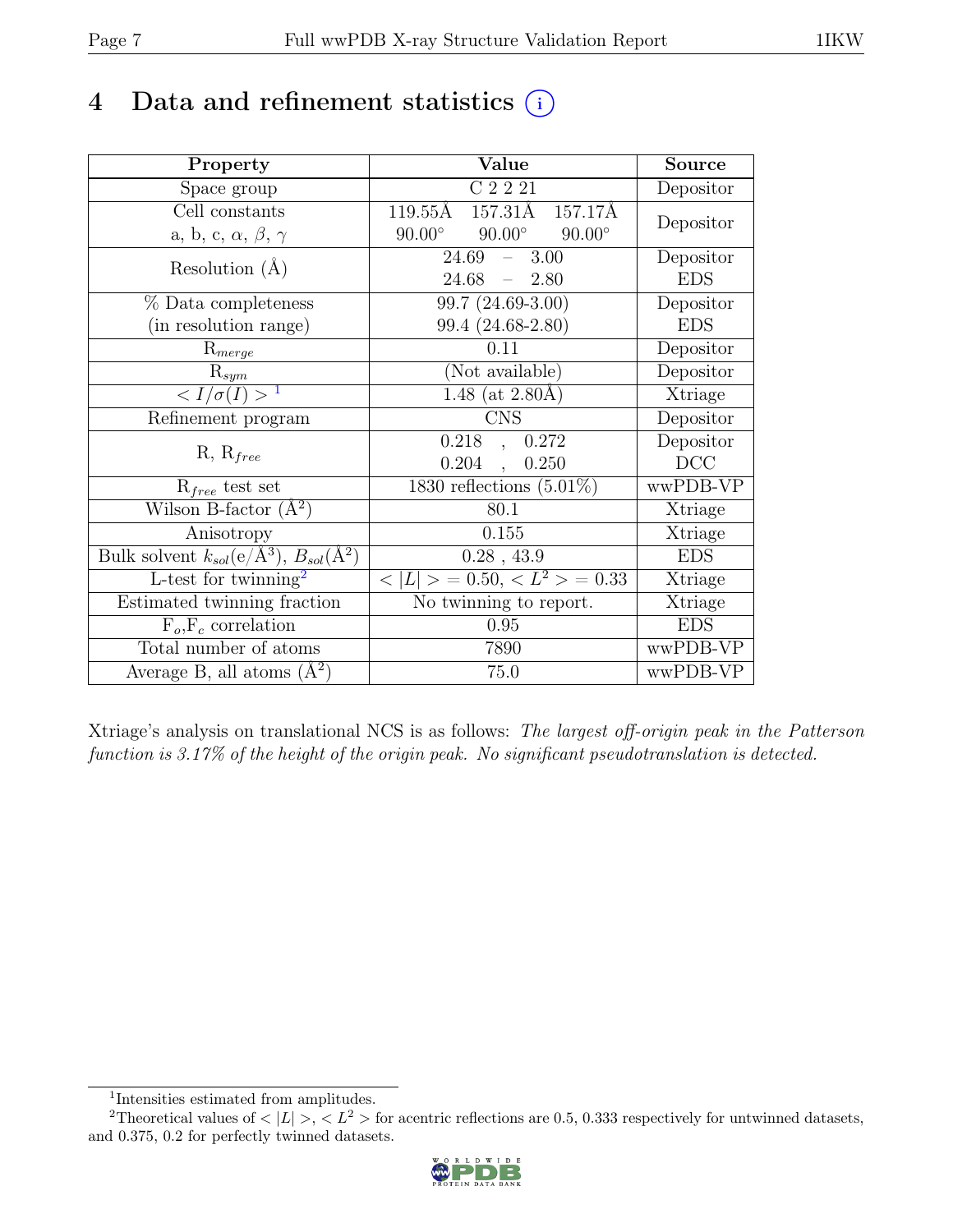# 5 Model quality  $(i)$

# 5.1 Standard geometry  $(i)$

Bond lengths and bond angles in the following residue types are not validated in this section: EFZ

The Z score for a bond length (or angle) is the number of standard deviations the observed value is removed from the expected value. A bond length (or angle) with  $|Z| > 5$  is considered an outlier worth inspection. RMSZ is the root-mean-square of all Z scores of the bond lengths (or angles).

| Mol           | Chain |             | Bond lengths | Bond angles |             |  |
|---------------|-------|-------------|--------------|-------------|-------------|--|
|               |       | <b>RMSZ</b> | $\# Z  > 5$  | <b>RMSZ</b> | # $ Z  > 5$ |  |
|               |       | 0.42        | 0/4641       | 0.64        | 0/6305      |  |
| $\mathcal{P}$ | B.    | 0.40        | 0/3440       | 0.64        | 0/4674      |  |
| All           | All   | 0.41        | 0/8081       | 0.64        | '10979      |  |

There are no bond length outliers.

There are no bond angle outliers.

There are no chirality outliers.

There are no planarity outliers.

### 5.2 Too-close contacts  $(i)$

In the following table, the Non-H and H(model) columns list the number of non-hydrogen atoms and hydrogen atoms in the chain respectively. The H(added) column lists the number of hydrogen atoms added and optimized by MolProbity. The Clashes column lists the number of clashes within the asymmetric unit, whereas Symm-Clashes lists symmetry-related clashes.

| Mol | ${\bf Chain}$ |      |      |     | $\mid$ Non-H $\mid$ H(model) $\mid$ H(added) $\mid$ Clashes $\mid$ Symm-Clashes |
|-----|---------------|------|------|-----|---------------------------------------------------------------------------------|
|     |               | 4523 | 4579 | 252 |                                                                                 |
|     |               | 3346 | 3379 | 180 |                                                                                 |
|     |               |      |      |     |                                                                                 |
|     |               | 7890 | 7966 |     |                                                                                 |

The all-atom clashscore is defined as the number of clashes found per 1000 atoms (including hydrogen atoms). The all-atom clashscore for this structure is 26.

All (418) close contacts within the same asymmetric unit are listed below, sorted by their clash magnitude.

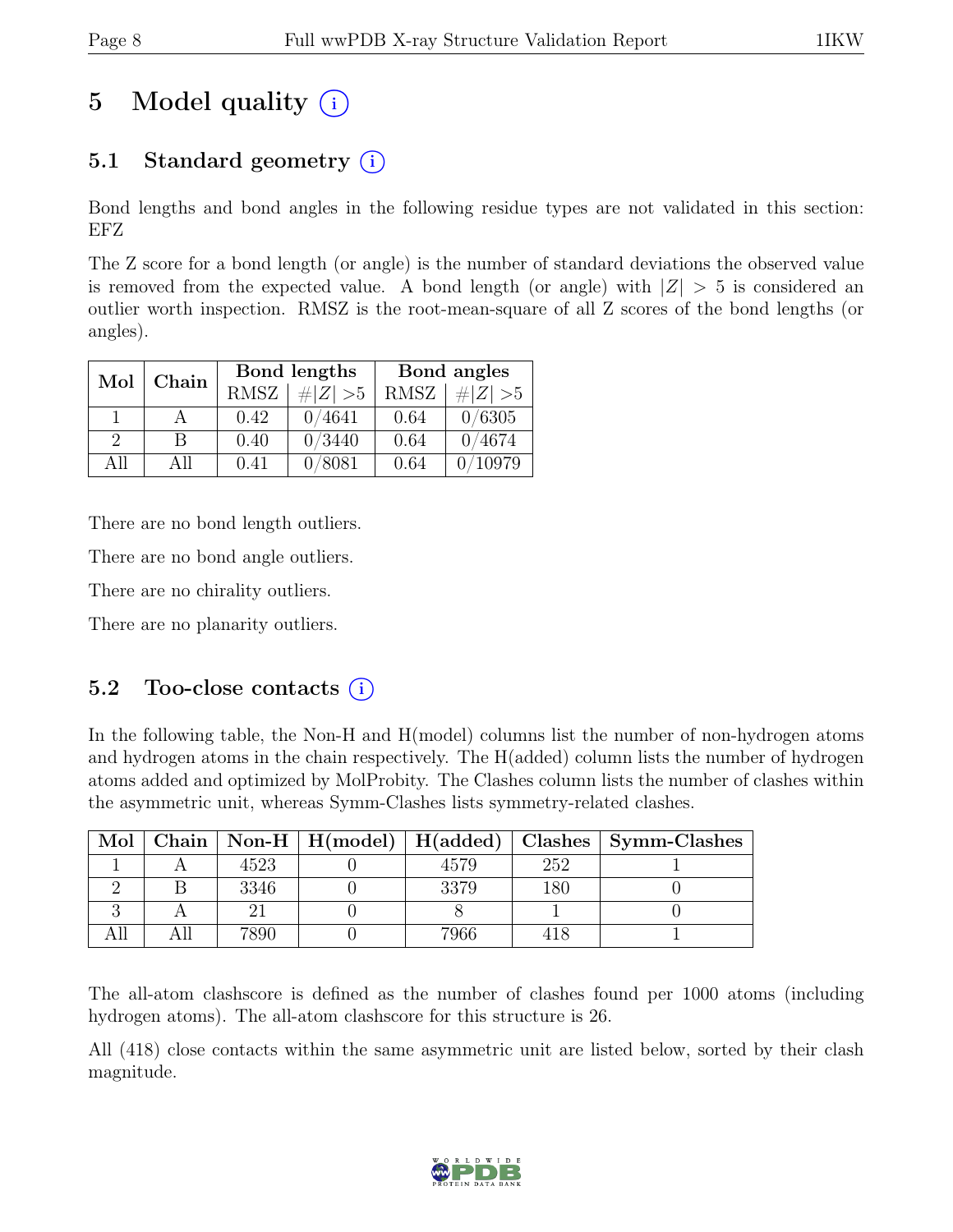| Atom-1               | Atom-2                                | Interatomic<br>distance $(\AA)$ | Clash                   |
|----------------------|---------------------------------------|---------------------------------|-------------------------|
| 1:A:139:THR:HG22     | 1:A:140:PRO:HD2                       | 1.36                            | overlap $(\AA)$<br>1.04 |
| 1: A:223: LYS: HG3   | 1:A:224:GLU:H                         | 1.29                            | 0.97                    |
| 2:B:1283:LEU:HD13    | 2:B:1293:ILE:HG13                     | 1.47                            | 0.94                    |
| 1:A:131:THR:HG22     | 1:A:143:ARG:HG2                       | 1.49                            | 0.94                    |
| 1:A:65:LYS:HG3       | 1: A:66: LYS:H                        | 1.33                            | 0.94                    |
| 1:A:219:LYS:HD3      | 1: A:220: LYS: HE2                    | 1.53                            | 0.91                    |
| 1: A:543: GLY: H     | 2:B:1284:ARG:HD2                      | 1.38                            | 0.89                    |
| 2: B: 1263: LYS: HE2 | $2:B:1425:\overline{\textrm{LEU:HA}}$ | 1.53                            | 0.88                    |
| 1:A:458:VAL:HG21     | 1:A:547:GLN:HE22                      | 1.38                            | 0.87                    |
| 2:B:1275:LYS:HE3     | 2:B:1277:ARG:HB3                      | 1.56                            | 0.86                    |
| 2:B:1215:THR:HG22    | 2:B:1216:THR:H                        | 1.41                            | 0.84                    |
| 1:A:228:LEU:HB3      | 1:A:242:GLN:HE22                      | 1.43                            | 0.83                    |
| 1: A:450:THR:O       | 1:A:451:LYS:HB2                       | 1.81                            | 0.81                    |
| 2:B:1184:MET:O       | 2:B:1185:ASP:HB2                      | 1.79                            | 0.81                    |
| 1:A:225:PRO:HA       | 1:A:226:PRO:O                         | 1.80                            | 0.80                    |
| 1:A:469:LEU:HD21     | 1: A:480: GLN: HG2                    | 1.63                            | 0.79                    |
| 1:A:458:VAL:HB       | 1:A:548:VAL:HG22                      | 1.63                            | 0.79                    |
| 1:A:107:THR:HB       | 1:A:223:LYS:HB3                       | 1.65                            | 0.78                    |
| 2:B:1169:GLU:HB3     | 2:B:1170:PRO:HD3                      | 1.67                            | 0.77                    |
| 1:A:435:VAL:HG13     | 2:B:1290:THR:HG21                     | 1.68                            | 0.76                    |
| 1:A:458:VAL:CG2      | 1:A:547:GLN:HE22                      | 1.99                            | 0.75                    |
| 1:A:106:VAL:HG13     | 1:A:225:PRO:HG2                       | 1.66                            | 0.75                    |
| 1: A:223: LYS: CG    | 1:A:224:GLU:H                         | 1.93                            | 0.75                    |
| 1:A:26:LEU:HD23      | 1:A:133:PRO:HG2                       | 1.69                            | 0.75                    |
| 1:A:450:THR:HG22     | 1: A: 452: LEU: HG                    | 1.68                            | 0.74                    |
| 1: A:20: LYS: NZ     | 1:A:55:PRO:HB2                        | 2.02                            | 0.74                    |
| 1:A:396:GLU:O        | 1: A:400:THR:HG22                     | 1.87                            | 0.74                    |
| 2:B:1417:VAL:HG22    | 2:B:1418:ASN:H                        | 1.53                            | 0.73                    |
| 1: A:60: VAL: HG21   | 1: A: 130: PHE: HD2                   | 1.54                            | 0.73                    |
| 1:A:64:LYS:HD3       | 1:A:68:SER:HB3                        | 1.69                            | 0.72                    |
| 2:B:1059:PRO:HG2     | 2:B:1076:ASP:HB3                      | 1.71                            | 0.72                    |
| 1: A:32: LYS:O       | 1:A:36:GLU:HG3                        | 1.90                            | 0.71                    |
| 2:B:1395:LYS:O       | 2:B:1399:GLU:HG3                      | 1.89                            | 0.71                    |
| 1:A:223:LYS:HG3      | 1:A:224:GLU:N                         | $2.05\,$                        | 0.71                    |
| 2:B:1090:VAL:HG23    | 2: B: 1091: GLN:N                     | 2.05                            | 0.71                    |
| 2:B:1246:LEU:HD12    | 2:B:1307:ARG:HB3                      | 1.73                            | 0.70                    |
| 2:B:1254:VAL:HG23    | 2: B: 1291: GLU:O                     | 1.91                            | 0.70                    |
| 1:A:23:GLN:HG2       | 1:A:133:PRO:HG3                       | 1.72                            | 0.70                    |
| 1:A:101:LYS:HE3      | 1: A: 101: LYS: N                     | 2.06                            | 0.70                    |
| 2:B:1287:LYS:HD3     | 2:B:1291:GLU:OE2                      | 1.92                            | 0.69                    |
| 1:A:37:ILE:HG22      | $1:A:41:MET:\overline{HE2}$           | 1.73                            | 0.69                    |
| 1:A:473:THR:O        | 1:A:477:THR:HG23                      | 1.93                            | 0.69                    |

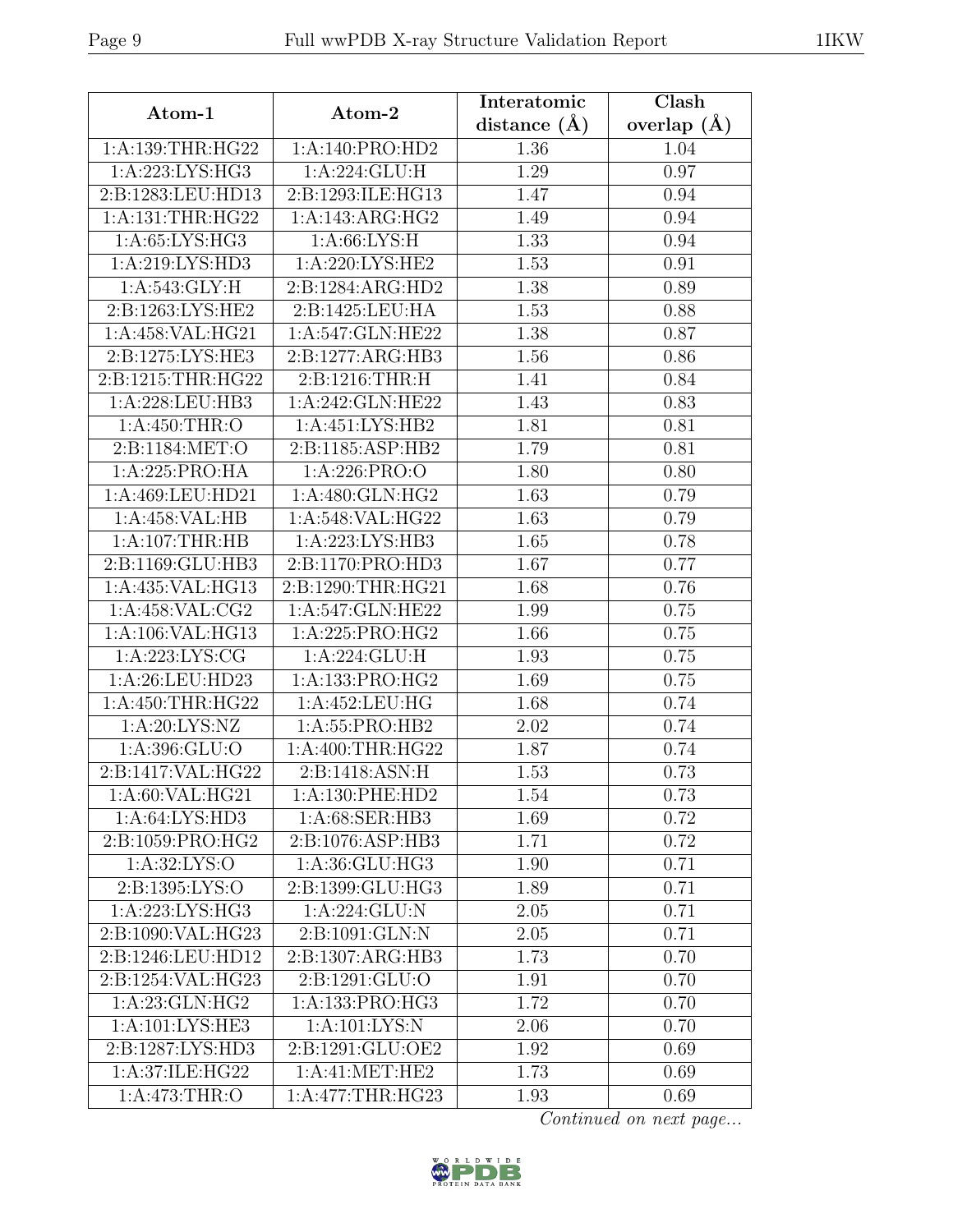| Continuation procession pugo |                    | Interatomic      | Clash           |
|------------------------------|--------------------|------------------|-----------------|
| Atom-1                       | Atom-2             | distance $(\AA)$ | overlap $(\AA)$ |
| 1: A: 139: THR: CG2          | 1:A:140:PRO:HD2    | 2.20             | 0.69            |
| 1:A:458:VAL:HG21             | 1:A:547:GLN:NE2    | 2.08             | 0.68            |
| 2:B:1050:ILE:CG2             | 2:B:1145:GLN:HG2   | 2.23             | 0.68            |
| 1:A:543:GLY:N                | 2:B:1284:ARG:HD2   | 2.06             | 0.68            |
| 1:A:447:ASN:OD1              | 1:A:449:GLU:HG2    | 1.93             | 0.68            |
| 2:B:1122:GLU:CD              | 2:B:1122:GLU:H     | 1.96             | 0.68            |
| 1: A: 131: THR: CG2          | 1:A:143:ARG:HG2    | 2.22             | 0.68            |
| 1:A:356:ARG:HG2              | 1:A:356:ARG:HH11   | 1.59             | 0.67            |
| 2:B:1393:ILE:HG12            | 2:B:1394:GLN:N     | 2.09             | 0.67            |
| 1:A:111:VAL:HG21             | 1: A:164:MET:HE1   | 1.77             | 0.67            |
| 2:B:1231:GLY:O               | 2:B:1232:TYR:HB3   | 1.96             | 0.66            |
| 1:A:31:ILE:O                 | 1:A:35:VAL:HG23    | 1.95             | 0.66            |
| 1: A:441: TYR: CE2           | 1:A:544:GLY:HA3    | 2.31             | 0.66            |
| 2:B:1007:THR:HG22            | 2:B:1119:PRO:HG2   | 1.77             | 0.66            |
| 2:B:1305:GLU:O               | 2:B:1309:ILE:HG13  | 1.96             | 0.65            |
| 1:A:288:ALA:HB3              | 1:A:291:GLU:HB2    | 1.78             | 0.65            |
| 2:B:1296:THR:HG22            | 2: B: 1298: GLU: H | 1.62             | 0.65            |
| 1:A:151:GLN:C                | 1:A:151:GLN:HE21   | 2.00             | 0.65            |
| 1:A:307:ARG:HG3              | 1:A:307:ARG:HH11   | 1.61             | 0.65            |
| 1:A:180:ILE:HG12             | 1:A:189:VAL:HG22   | 1.79             | 0.64            |
| 2:B:1157:PRO:HG2             | 2:B:1184:MET:HA    | 1.79             | 0.64            |
| 2:B:1154:LYS:HE2             | 2:B:1184:MET:CE    | 2.27             | 0.64            |
| 2:B:1216:THR:HB              | 2:B:1217:PRO:HD2   | 1.78             | 0.64            |
| 2:B:1314:VAL:HB              | 2:B:1317:VAL:HG21  | 1.78             | 0.64            |
| 2:B:1282:LEU:HD11            | 2:B:1296:THR:OG1   | 1.97             | 0.64            |
| 2:B:1293:ILE:HD13            | 2:B:1293:ILE:H     | 1.63             | 0.63            |
| 2:B:1257:ILE:O               | 2:B:1261:VAL:HG23  | 1.98             | 0.63            |
| 2:B:1283:LEU:HD22            | 2:B:1293:ILE:HB    | 1.80             | 0.63            |
| 2:B:1084:THR:HG22            | 2:B:1087:PHE:HB3   | 1.79             | 0.63            |
| 1:A:64:LYS:HB3               | 1:A:68:SER:HA      | 1.80             | 0.63            |
| 1: A:64: LYS:HD3             | 1: A:68: SER:CB    | 2.28             | 0.62            |
| 1:A:114:ALA:HB1              | 1: A:160: PHE:CE1  | 2.33             | 0.62            |
| 2:B:1324:ASP:O               | 2:B:1343:GLN:HG2   | 2.00             | 0.62            |
| 2:B:1393:ILE:HG12            | 2:B:1394:GLN:H     | 1.64             | 0.62            |
| 2:B:1267:ALA:HB1             | 2:B:1310:LEU:HD21  | 1.81             | 0.62            |
| 1: A:361: HIS: HD2           | 1:A:513:SER:OG     | 1.83             | 0.62            |
| 2:B:1296:THR:HB              | 2:B:1299:ALA:HB2   | 1.81             | 0.61            |
| 1: A:441: TYR:O              | 1:A:548:VAL:HG21   | 1.99             | 0.61            |
| 2:B:1253:THR:O               | 2:B:1257:ILE:HG22  | 2.00             | 0.61            |
| 1: A:128:THR:OG1             | 1: A:146: TYR: HB2 | 2.00             | 0.61            |
| 1:A:458:VAL:HG23             | 1:A:548:VAL:HG13   | 1.83             | 0.61            |

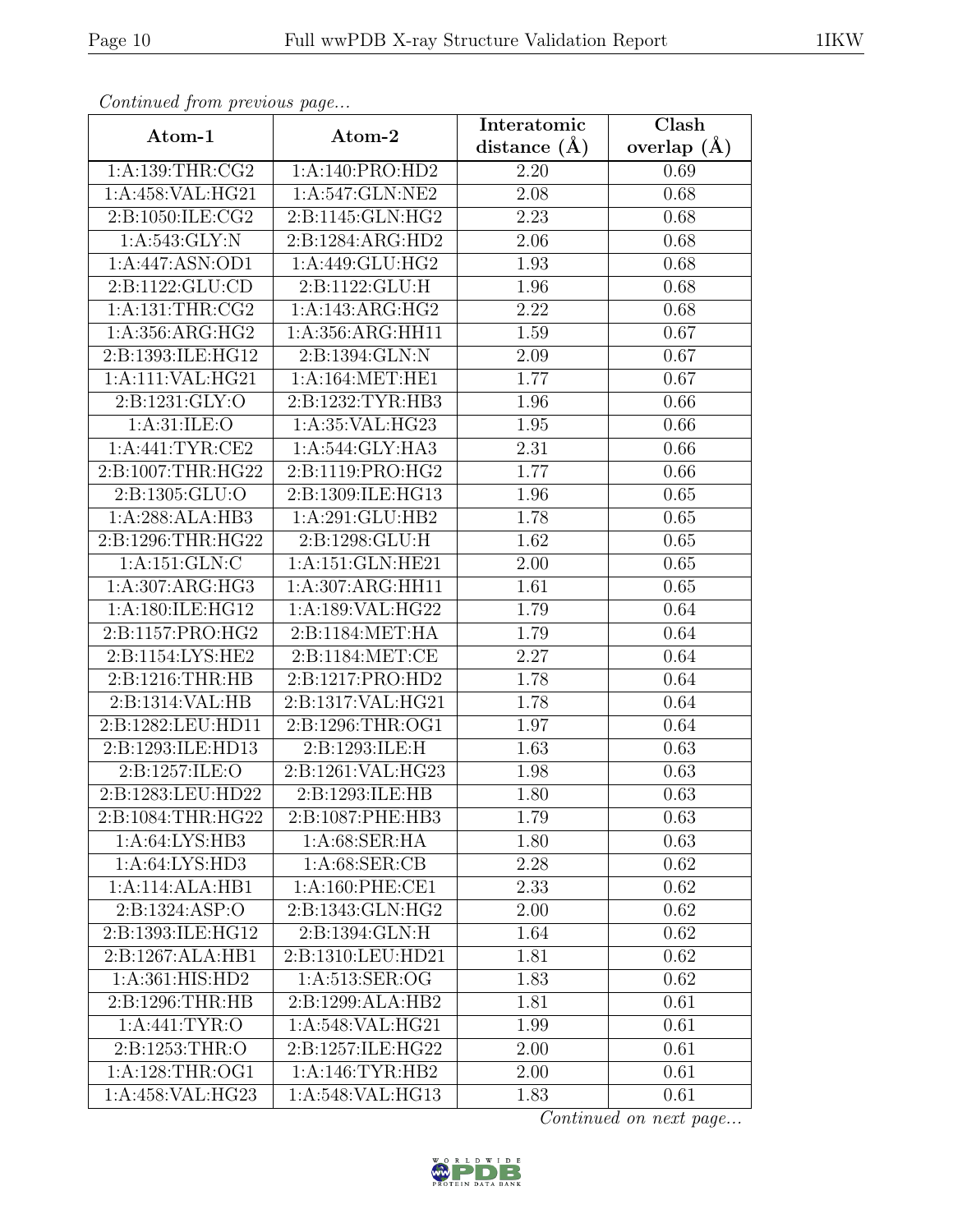|                                                     |                     | Interatomic    | Clash         |
|-----------------------------------------------------|---------------------|----------------|---------------|
| Atom-1                                              | Atom-2              | distance $(A)$ | overlap $(A)$ |
| 2:B:1024:TRP:CD2                                    | 2:B:1025:PRO:HD2    | 2.35           | 0.61          |
| 1:A:218:ASP:HB3                                     | 1: A:219: LYS:CE    | 2.31           | 0.61          |
| $1:\overline{A}:351:\overline{THR}:\overline{H}G22$ | 1: A: 352: GLY: N   | 2.16           | 0.61          |
| 1:A:101:LYS:HE3                                     | 1: A: 101: LYS: H   | 1.64           | 0.60          |
| 2:B:1154:LYS:HE2                                    | 2:B:1184:MET:HE1    | 1.82           | 0.60          |
| 2:B:1275:LYS:N                                      | 2:B:1306:ASN:HD21   | 2.00           | 0.60          |
| 1:A:26:LEU:CD2                                      | 1:A:133:PRO:HG2     | 2.30           | 0.60          |
| 1:A:458:VAL:CB                                      | 1:A:548:VAL:HG22    | 2.32           | 0.60          |
| 1: A:115: TYR: HD1                                  | 1:A:151:GLN:HA      | 1.66           | 0.60          |
| 2:B:1086:ASP:O                                      | 2:B:1090:VAL:HG22   | 2.02           | 0.60          |
| 2:B:1278:GLN:HB3                                    | 2:B:1298:GLU:HG3    | 1.82           | 0.60          |
| 2:B:1156:SER:HB2                                    | 2:B:1157:PRO:HD3    | 1.84           | 0.59          |
| 2:B:1216:THR:HB                                     | 2:B:1217:PRO:CD     | 2.31           | 0.59          |
| 1:A:107:THR:CB                                      | 1: A:223: LYS: HB3  | 2.32           | 0.59          |
| 2:B:1168:LEU:HD13                                   | 2:B:1180:ILE:HG21   | 1.83           | 0.59          |
| 1: A: 53: GLU: O                                    | 1: A: 55: PRO: HD3  | 2.03           | 0.59          |
| 1: A:361: HIS: CD2                                  | 1: A:513: SER:OG    | 2.56           | 0.59          |
| 1:A:372:VAL:HG11                                    | 1:A:411:ILE:HG13    | 1.84           | 0.59          |
| 1: A:221: HIS: C                                    | 1: A:223: LYS:H     | 2.05           | 0.59          |
| 2:B:1090:VAL:CG2                                    | 2:B:1091:GLN:N      | 2.65           | 0.59          |
| 2:B:1091:GLN:O                                      | 2:B:1092:LEU:HD23   | 2.03           | 0.59          |
| 2:B:1353:LYS:NZ                                     | 2:B:1353:LYS:HB3    | 2.18           | 0.59          |
| 1: A:60: VAL: HG21                                  | 1: A: 130: PHE: CD2 | 2.36           | 0.58          |
| 2:B:1203:GLU:HA                                     | 2:B:1206:ARG:HD3    | 1.86           | 0.58          |
| 1:A:389:PHE:HB3                                     | 1:A:391:LEU:HD21    | 1.85           | 0.58          |
| 2:B:1266:TRP:C                                      | 2:B:1268:SER:H      | $2.05\,$       | 0.58          |
| 1:A:254:VAL:HG22                                    | 1:A:293:ILE:HD11    | 1.86           | 0.58          |
| 1:A:325:LEU:HB3                                     | 1:A:387:PRO:HB3     | 1.86           | 0.58          |
| 2:B:1254:VAL:HG12                                   | 2:B:1258:GLN:HE21   | 1.68           | 0.58          |
| 1:A:219:LYS:HD2                                     | 1:A:220:LYS:HG2     | 1.86           | 0.58          |
| 2: B: 1031: ILE: O                                  | 2:B:1035:VAL:HG13   | 2.02           | 0.58          |
| 2:B:1114:ALA:HB2                                    | 2:B:1214:LEU:HD22   | 1.86           | 0.58          |
| 1:A:171:PHE:HB2                                     | 1: A:208: HIS:CD2   | 2.39           | 0.57          |
| 1:A:231:GLY:C                                       | 1:A:242:GLN:HG2     | 2.24           | 0.57          |
| 1:A:139:THR:HG22                                    | 1:A:140:PRO:CD      | 2.24           | 0.57          |
| 1:A:485:ALA:O                                       | 1:A:489:SER:CB      | 2.53           | 0.57          |
| 1:A:547:GLN:NE2                                     | 1:A:548:VAL:N       | 2.52           | 0.57          |
| $1:A:219:LYS:H\overline{D2}$                        | 1: A:219: LYS:H     | 1.70           | 0.57          |
| 1:A:33:ALA:O                                        | 1:A:37:ILE:HG13     | $2.05\,$       | 0.57          |
| 1:A:218:ASP:HB3                                     | 1:A:219:LYS:HE2     | 1.87           | 0.57          |
| 1:A:103:LYS:HE3                                     | 1:A:179:VAL:HG11    | 1.87           | 0.56          |

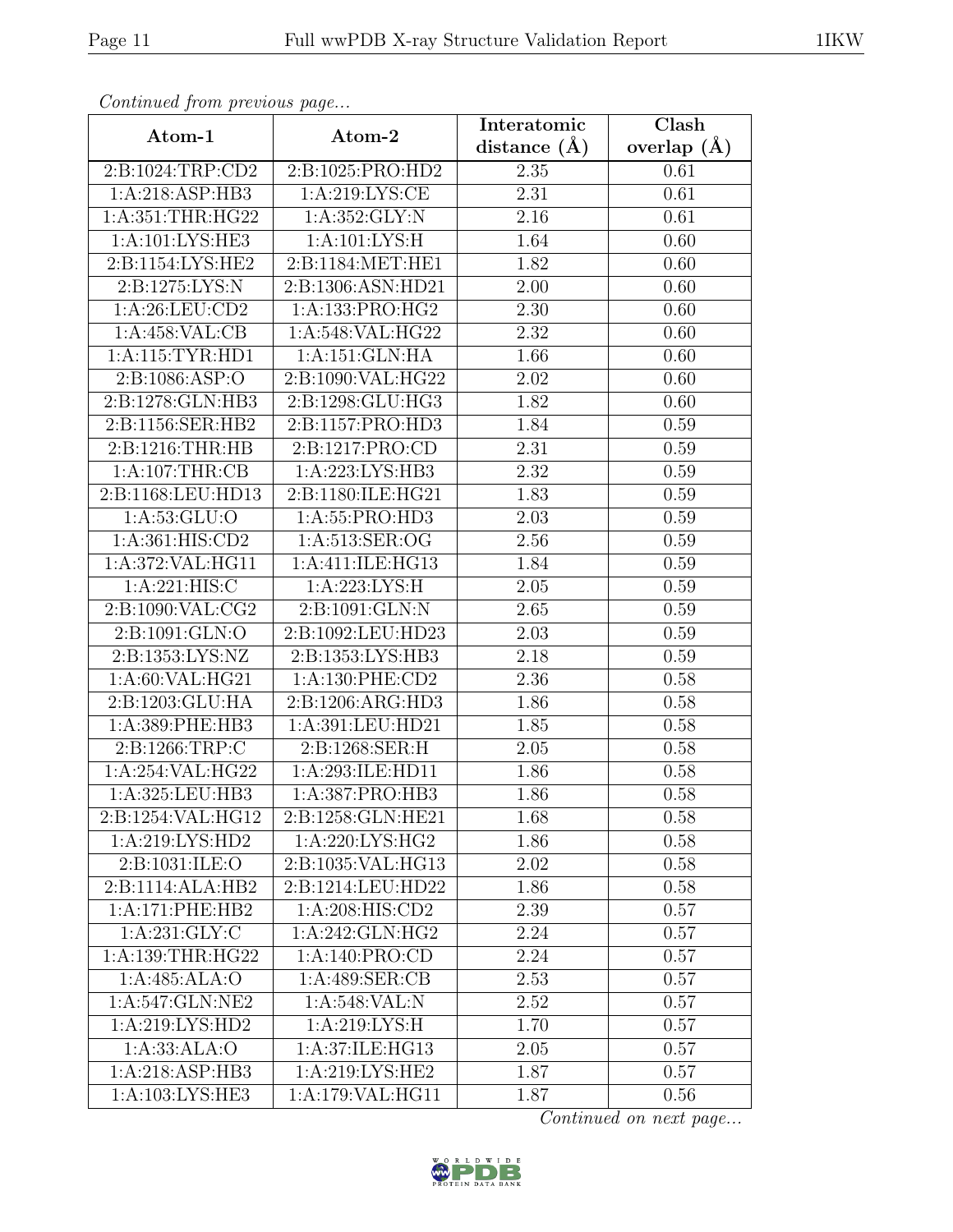| $\sim$ <i>ontentaca from precious page</i> |                    | Interatomic      | $\overline{\text{Clash}}$ |
|--------------------------------------------|--------------------|------------------|---------------------------|
| Atom-1                                     | Atom-2             | distance $(\AA)$ | overlap $(A)$             |
| 2:B:1283:LEU:HD13                          | 2:B:1293:ILE:CG1   | 2.27             | 0.56                      |
| 1: A:28: GLU:HG2                           | 1:A:135:ILE:HG23   | 1.87             | 0.56                      |
| 1:A:446:ALA:HB2                            | 1:A:477:THR:HG21   | 1.86             | 0.56                      |
| 2:B:1365:VAL:O                             | 2:B:1369:THR:HG23  | 2.05             | 0.56                      |
| 2:B:1379:SER:OG                            | 2:B:1387:PRO:HD3   | $2.05\,$         | $0.56\,$                  |
| 1: A:223: LYS: CG                          | 1:A:224:GLU:N      | 2.67             | 0.56                      |
| 2:B:1293:ILE:HD13                          | 2:B:1293:ILE:N     | 2.19             | $0.56\,$                  |
| 2:B:1422:LEU:C                             | 2:B:1422:LEU:HD23  | 2.26             | 0.56                      |
| 1:A:317:VAL:HG22                           | 1: A:318: TYR: N   | 2.20             | 0.56                      |
| 2:B:1280:CYS:C                             | 2:B:1282:LEU:H     | 2.09             | 0.56                      |
| 1:A:458:VAL:CB                             | 1:A:547:GLN:HE22   | 2.18             | 0.56                      |
| 1:A:106:VAL:HG13                           | 1:A:225:PRO:CG     | 2.36             | 0.56                      |
| 2:B:1019:PRO:HG2                           | 2:B:1080:LEU:HB2   | 1.88             | 0.56                      |
| 2:B:1060:VAL:HG12                          | 2:B:1075:VAL:HG22  | 1.87             | 0.56                      |
| 2:B:1028:GLU:HB2                           | 2:B:1135:ILE:HD11  | 1.88             | 0.56                      |
| 1: A:426:TRP:O                             | 1:A:427:TYR:HB3    | 2.06             | 0.56                      |
| 2:B:1076:ASP:OD1                           | 2:B:1078:ARG:HB2   | 2.07             | 0.55                      |
| 1:A:27:THR:O                               | 1: A:31: ILE: HG13 | 2.06             | 0.55                      |
| 1:A:34:LEU:HD21                            | 1:A:62:ALA:HB2     | 1.88             | 0.55                      |
| 1: A:548: VAL:O                            | 1:A:552:VAL:HG23   | 2.05             | 0.55                      |
| 2:B:1320:ASP:OD2                           | 2:B:1323:LYS:HG3   | 2.06             | 0.55                      |
| 1:A:17:ASP:O                               | 1:A:83:ARG:NH1     | 2.39             | 0.55                      |
| 1:A:103:LYS:HE3                            | 1:A:179:VAL:CG1    | 2.36             | 0.55                      |
| 1:A:278:GLN:HG3                            | 1:A:298:GLU:HB3    | 1.88             | 0.55                      |
| 2:B:1193:LEU:HD23                          | 2:B:1197:GLN:HB3   | 1.89             | 0.55                      |
| 1:A:301:LEU:O                              | 1:A:304:ALA:HB3    | 2.07             | 0.55                      |
| 1: A:351:THR:CG2                           | 1: A: 352: GLY:N   | 2.70             | 0.55                      |
| 1:A:435:VAL:HG22                           | 2:B:1290:THR:CG2   | 2.38             | 0.54                      |
| 2:B:1084:THR:HG22                          | 2:B:1084:THR:O     | 2.06             | 0.54                      |
| 2:B:1073:LYS:NZ                            | 2:B:1130:PHE:CZ    | 2.72             | 0.54                      |
| 1: A: 503: LEU: O                          | 1:A:507:GLN:HB2    | 2.07             | 0.54                      |
| 2:B:1271:TYR:O                             | 2:B:1274:ILE:HG12  | 2.06             | 0.54                      |
| 1: A: 131: THR: CG2                        | 1:A:143:ARG:NH1    | 2.70             | 0.54                      |
| 1:A:543:GLY:HA2                            | 2:B:1285:GLY:H     | 1.72             | 0.54                      |
| 2:B:1090:VAL:CG2                           | 2:B:1091:GLN:H     | 2.20             | 0.54                      |
| 1: A:395: LYS: HD3                         | 1:A:414:TRP:CZ2    | 2.42             | 0.54                      |
| 1: A:450:THR:CG2                           | 1:A:452:LEU:HG     | 2.37             | 0.54                      |
| 2:B:1278:GLN:HB3                           | 2:B:1298:GLU:CD    | 2.27             | 0.54                      |
| 2:B:1296:THR:HG21                          | 2:B:1298:GLU:OE2   | 2.07             | 0.54                      |
| 2:B:1260:LEU:HD22                          | 2:B:1279:LEU:HD21  | 1.90             | 0.54                      |
| $1:A:37:\overline{\text{ILE:O}}$           | 1:A:40:GLU:HB3     | 2.07             | 0.54                      |

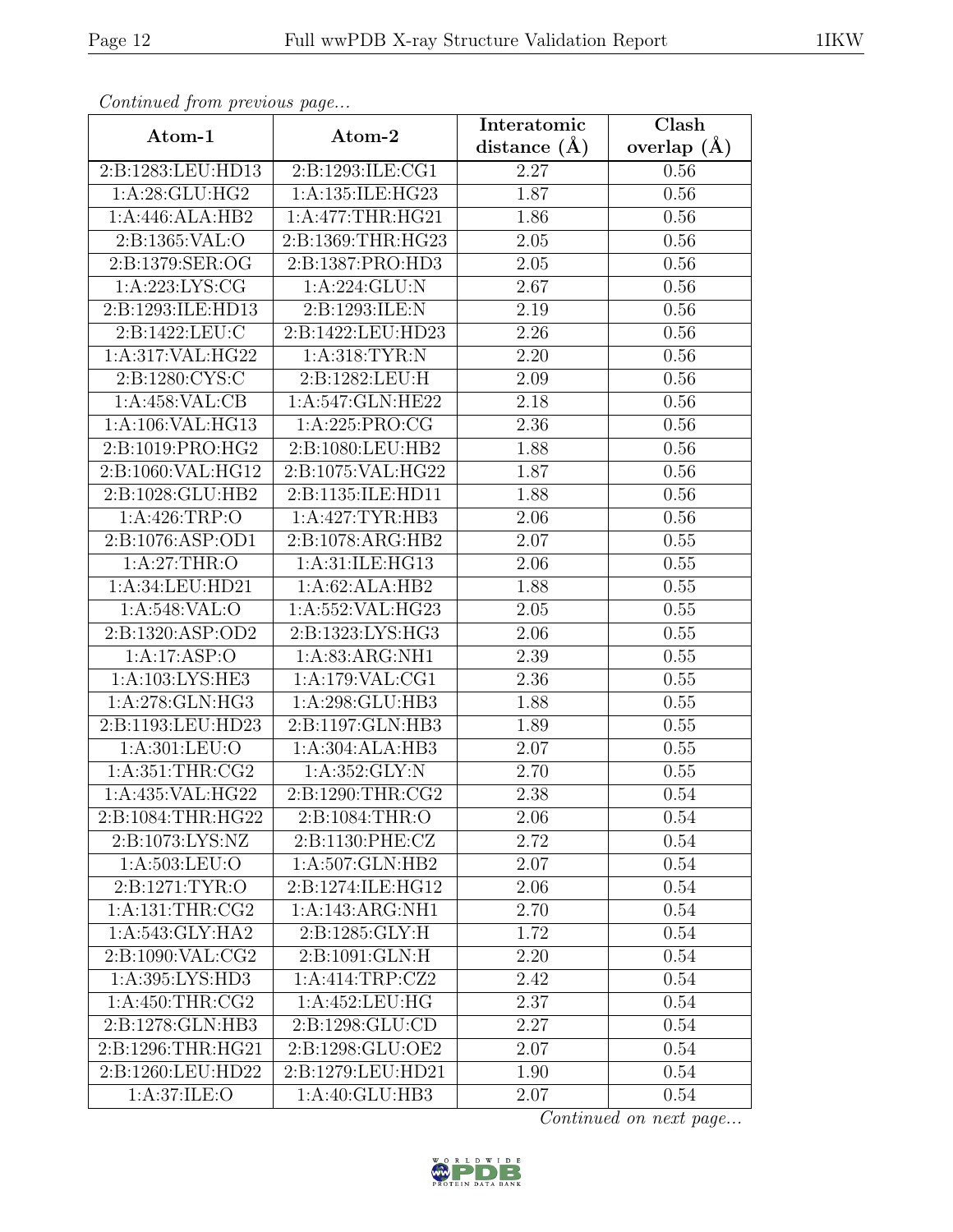| Continuation procession pugo |                     | Interatomic      | Clash           |
|------------------------------|---------------------|------------------|-----------------|
| Atom-1                       | Atom-2              | distance $(\AA)$ | overlap $(\AA)$ |
| 1:A:65:LYS:HG3               | 1: A:66: LYS: N     | 2.12             | 0.54            |
| 2:B:1023:GLN:OE1             | 2:B:1059:PRO:HA     | 2.08             | 0.54            |
| 1:A:62:ALA:HA                | 1:A:72:ARG:O        | 2.07             | 0.53            |
| 2:B:1257:ILE:O               | 2:B:1257:ILE:HD12   | 2.07             | 0.53            |
| 1:A:225:PRO:HA               | 1:A:226:PRO:C       | 2.29             | 0.53            |
| 1: A:343: GLN: HG3           | 1:A:349:LEU:HD11    | 1.90             | 0.53            |
| 2:B:1215:THR:HG22            | 2:B:1216:THR:N      | 2.19             | 0.53            |
| 2:B:1266:TRP:HB3             | 2: B: 1427: TYR: OH | 2.07             | 0.53            |
| 1:A:458:VAL:CG2              | 1:A:548:VAL:HG22    | 2.39             | 0.53            |
| 1: A:20: LYS: HG2            | 1:A:55:PRO:O        | 2.08             | 0.53            |
| 1:A:106:VAL:HG22             | 1: A:227:PHE:HE2    | 1.74             | 0.53            |
| 1:A:402:TRP:CD1              | 1:A:402:TRP:C       | 2.81             | 0.53            |
| 1:A:108:VAL:O                | 1: A:221: HIS:O     | 2.27             | 0.52            |
| 1:A:399:GLU:HA               | 1:A:402:TRP:CE3     | 2.44             | 0.52            |
| 2:B:1024:TRP:CG              | 2:B:1025:PRO:HD2    | 2.44             | 0.52            |
| 2:B:1037:ILE:O               | 2:B:1041:MET:HG3    | 2.10             | 0.52            |
| 2:B:1252:TRP:HA              | 2:B:1252:TRP:CE3    | 2.42             | 0.52            |
| 2:B:1266:TRP:O               | 2:B:1268:SER:N      | 2.40             | 0.52            |
| 1:A:203:GLU:OE2              | 1:A:206:ARG:HD3     | 2.10             | 0.52            |
| 1: A:308: GLU:O              | 1: A:311: LYS: HG2  | 2.09             | 0.52            |
| 1:A:466:VAL:CG2              | 1:A:551:LEU:HD13    | 2.40             | 0.52            |
| 2:B:1278:GLN:HB3             | 2:B:1298:GLU:CG     | 2.40             | 0.52            |
| 1:A:473:THR:HG23             | 1: A:476: LYS: NZ   | 2.25             | 0.52            |
| 1:A:364:ASP:HB3              | 1:A:423:VAL:HG13    | 1.91             | 0.52            |
| 2:B:1286:THR:HG22            | 2:B:1286:THR:O      | 2.10             | 0.52            |
| 1:A:356:ARG:HG2              | 1:A:356:ARG:NH1     | 2.25             | 0.51            |
| 2:B:1366:LYS:O               | 2:B:1370:GLU:HG3    | 2.11             | 0.51            |
| 1: A:441: TYR:CD2            | 1:A:544:GLY:HA3     | 2.44             | 0.51            |
| 2:B:1393:ILE:CG1             | 2:B:1394:GLN:H      | 2.22             | 0.51            |
| 2:B:1066:LYS:O               | 2:B:1067:ASP:HB2    | 2.09             | 0.51            |
| 2:B:1241:VAL:O               | 2:B:1243:PRO:HD3    | 2.11             | 0.51            |
| 2:B:1393:ILE:CG1             | 2:B:1394:GLN:N      | 2.74             | 0.51            |
| 2:B:1420:PRO:C               | 2:B:1422:LEU:H      | 2.14             | 0.51            |
| 1:A:410:TRP:HA               | 1:A:410:TRP:CE3     | 2.46             | 0.51            |
| 2:B:1317:VAL:HG12            | 2:B:1347:LYS:HB3    | 1.93             | 0.51            |
| 2:B:1280:CYS:O               | 2:B:1281:LYS:HB3    | 2.11             | 0.51            |
| 1:A:485:ALA:O                | 1:A:489:SER:HB2     | 2.10             | 0.51            |
| 1: A: 410: TRP: CG           | 1: A: 411: ILE:N    | 2.79             | 0.51            |
| 1:A:428:GLN:HA               | 1:A:509:GLN:NE2     | 2.26             | 0.50            |
| 2:B:1085:GLN:HA              | 2:B:1088:TRP:CE2    | 2.46             | 0.50            |
| 1:A:20:LYS:HZ1               | 1:A:55:PRO:HB2      | 1.74             | 0.50            |

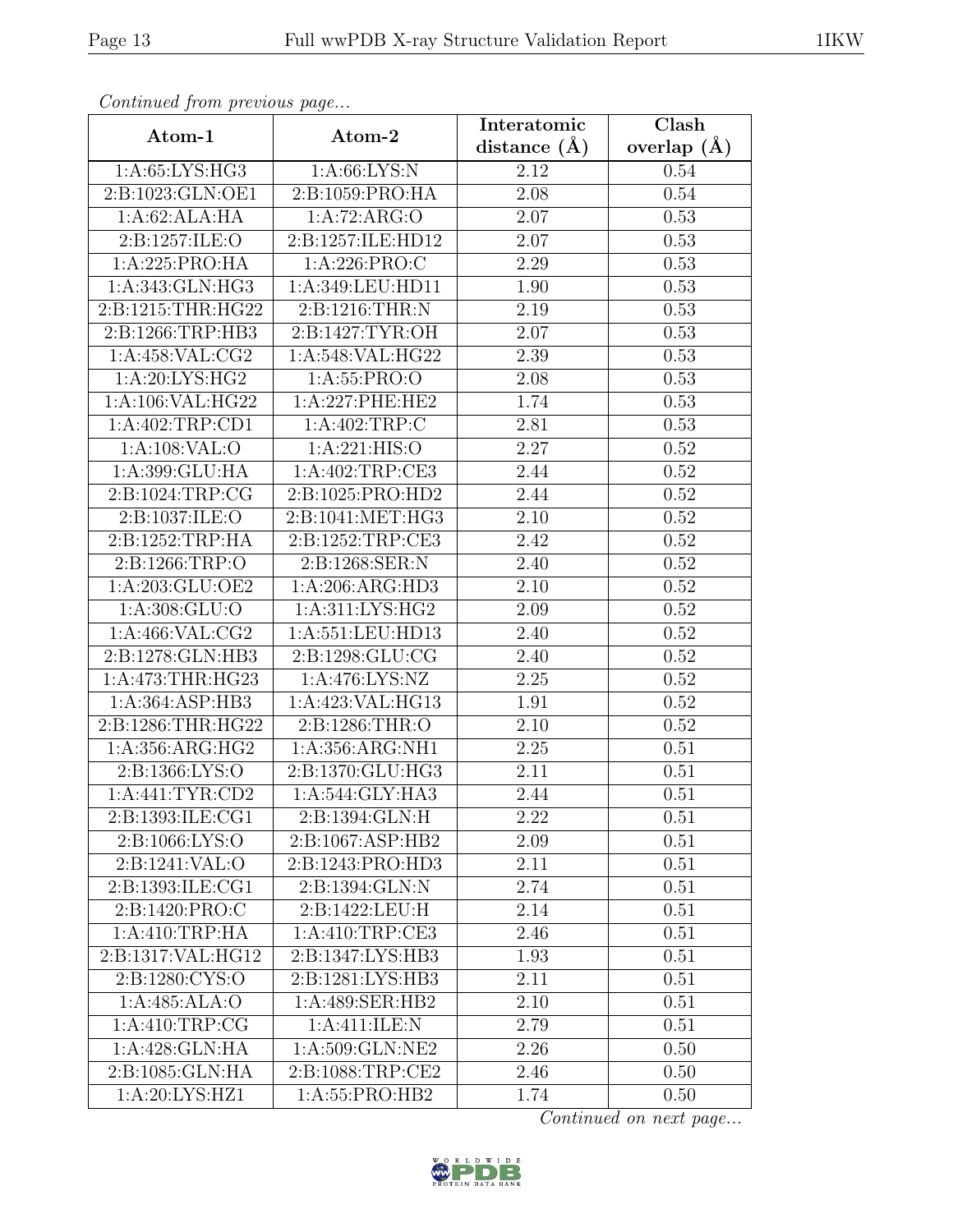| Atom-1             | $1 - 3$<br>Atom-2   | Interatomic    | Clash           |
|--------------------|---------------------|----------------|-----------------|
|                    |                     | distance $(A)$ | overlap $(\AA)$ |
| 1:A:169:GLU:HB3    | 1:A:170:PRO:HD3     | 1.94           | 0.50            |
| 1:A:218:ASP:HB3    | 1:A:219:LYS:HE3     | 1.92           | 0.50            |
| 1:A:247:PRO:O      | 1:A:248:GLU:HB3     | 2.12           | 0.50            |
| 2:B:1274:ILE:HA    | 2:B:1306:ASN:ND2    | 2.26           | 0.50            |
| 1:A:151:GLN:HE21   | 1:A:151:GLN:CA      | 2.24           | 0.50            |
| 2:B:1254:VAL:CG1   | 2:B:1258:GLN:HE21   | 2.25           | 0.50            |
| 1:A:206:ARG:CZ     | 1:A:217:PRO:O       | 2.60           | 0.50            |
| 2:B:1153:TRP:CE2   | 2:B:1155:GLY:HA3    | 2.46           | 0.50            |
| 2:B:1154:LYS:HG2   | 2:B:1184:MET:HE2    | 1.93           | 0.50            |
| 1: A:406:TRP: CZ2  | 2:B:1418:ASN:OD1    | 2.64           | 0.49            |
| 1: A:442: VAL:CG1  | 1:A:485:ALA:HB2     | 2.42           | 0.49            |
| 1: A:543: GLY:CA   | 2:B:1284:ARG:HB3    | 2.42           | 0.49            |
| 2:B:1283:LEU:CD1   | 2:B:1293:ILE:HG13   | 2.32           | 0.49            |
| 1: A:115: TYR:OH   | 1:A:157:PRO:HG3     | 2.12           | 0.49            |
| 1:A:221:HIS:O      | 1:A:223:LYS:N       | 2.45           | 0.49            |
| 1: A:410:TRP:HA    | 1: A:410:TRP:HE3    | 1.78           | 0.49            |
| 1:A:346:PHE:N      | 1:A:346:PHE:CD2     | 2.76           | 0.49            |
| 1:A:401:TRP:HB2    | 1:A:425:LEU:HD11    | 1.94           | 0.49            |
| 1:A:526:ILE:HG22   | 1: A:526: ILE: O    | 2.12           | 0.49            |
| 1: A:501: TYR: CZ  | 1:A:505:ILE:HD11    | 2.47           | 0.49            |
| 2:B:1279:LEU:HB2   | 2:B:1302:GLU:OE1    | 2.13           | 0.49            |
| 2:B:1402:TRP:C     | 2:B:1404:GLU:H      | 2.16           | 0.49            |
| 2:B:1168:LEU:CD1   | 2:B:1180:ILE:HG21   | 2.42           | 0.49            |
| 1:A:238:LYS:HD2    | 1:A:315:HIS:CG      | 2.48           | 0.49            |
| 2:B:1183:TYR:CE2   | 2:B:1184:MET:HE3    | 2.47           | 0.49            |
| 2:B:1270:ILE:O     | 2:B:1271:TYR:HB2    | 2.12           | 0.49            |
| 1: A:543: GLY:CA   | 2:Bi:1284:ARG:HD2   | 2.43           | 0.48            |
| 1:A:111:VAL:HG21   | 1: A:164: MET:CE    | 2.43           | 0.48            |
| 2:B:1417:VAL:HG22  | 2:B:1418:ASN:N      | 2.24           | 0.48            |
| 1: A:181: TYR: CE2 | 1: A: 183: TYR: HB2 | 2.48           | 0.48            |
| 1:A:443:ASP:HB3    | 1:A:552:VAL:HG21    | 1.95           | 0.48            |
| 1:A:38:CYS:O       | 1: A:39:THR:C       | 2.52           | 0.48            |
| 1: A:516: GLU:O    | 1:A:520:GLN:HG3     | 2.13           | 0.48            |
| 2:B:1084:THR:CG2   | 2:B:1087:PHE:HB3    | 2.42           | 0.48            |
| 1:A:417:VAL:O      | 1:A:417:VAL:HG13    | 2.14           | 0.48            |
| 1: A:470:THR:O     | 1:A:471:ASN:HB2     | 2.13           | 0.48            |
| 2:B:1153:TRP:CZ2   | 2:B:1155:GLY:HA3    | 2.49           | 0.48            |
| 2:B:1154:LYS:HE2   | 2:B:1184:MET:HE2    | 1.96           | 0.48            |
| 2:B:1369:THR:HG22  | 2:B:1398:TRP:CH2    | 2.49           | 0.48            |
| 2:B:1422:LEU:O     | 2:B:1425:LEU:HG     | 2.13           | 0.48            |
| 2:B:1252:TRP:HA    | 2:B:1252:TRP:HE3    | 1.79           | 0.47            |

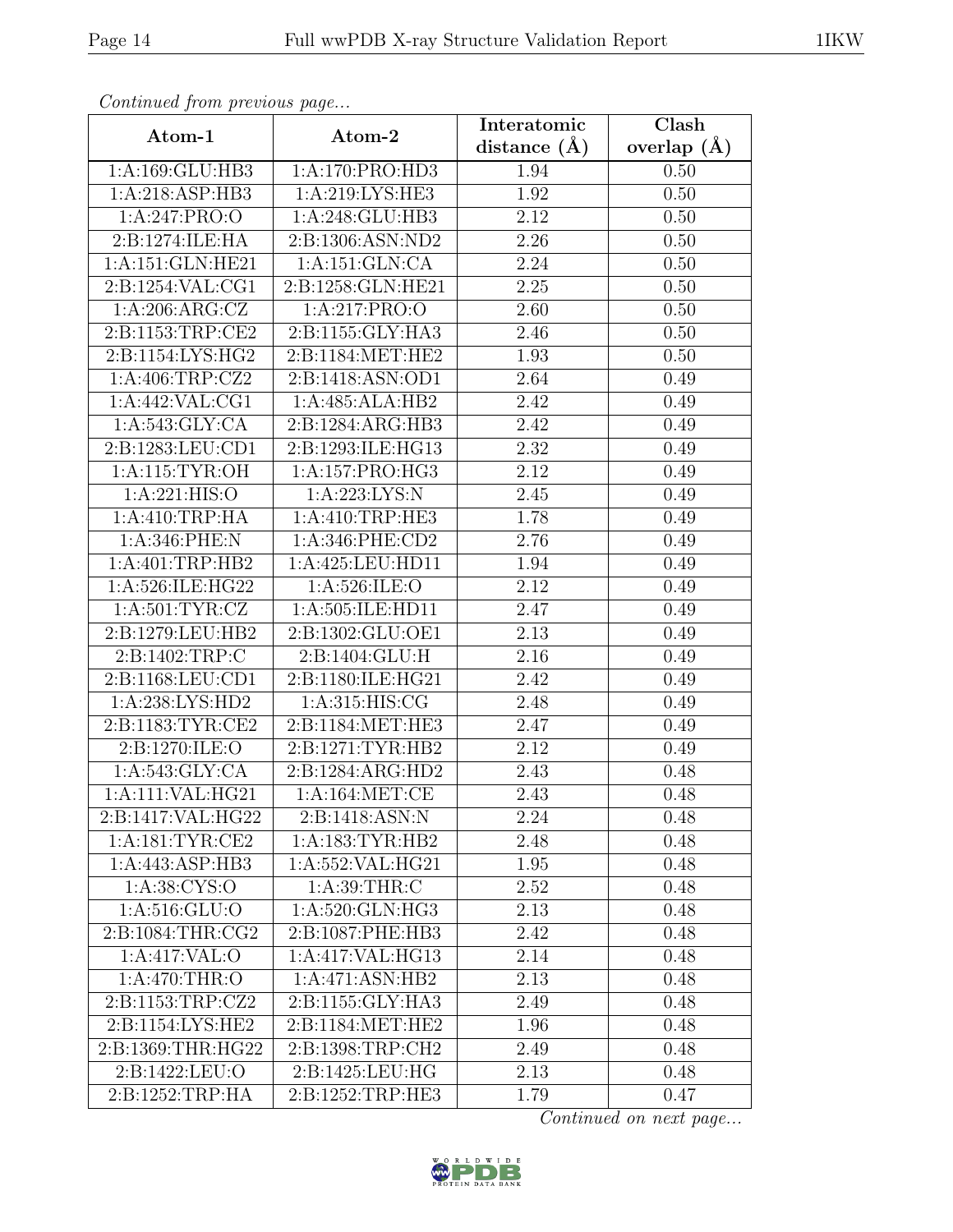| $\cdots$ $\cdots$ $\cdots$ $\cdots$ $\cdots$ $\cdots$ $\cdots$<br>Atom-1 | Atom-2              | Interatomic       | Clash         |
|--------------------------------------------------------------------------|---------------------|-------------------|---------------|
|                                                                          |                     | distance $(A)$    | overlap $(A)$ |
| 2:B:1017:ASP:O                                                           | 2:B:1083:ARG:NH1    | 2.47              | 0.47          |
| 1:A:494:ASN:HB3                                                          | 2:B:1289:LEU:HD12   | 1.96              | 0.47          |
| 1:A:156:SER:HB2                                                          | 1:A:157:PRO:HD3     | 1.95              | 0.47          |
| 1:A:134:SER:HB2                                                          | 1: A: 139: THR: OG1 | 2.14              | 0.47          |
| 1: A:255: ASN:HB2                                                        | 1:A:289:LEU:HG      | 1.96              | 0.47          |
| 1: A:375: ILE: O                                                         | 1:A:379:SER:HB2     | 2.14              | 0.47          |
| 1: A: 411: ILE: O                                                        | 1:A:411:ILE:HG23    | 2.15              | 0.47          |
| 1: A:522: ILE: O                                                         | 1:A:526:ILE:HG13    | 2.14              | 0.47          |
| 2:B:1050:ILE:HG23                                                        | 2:B:1145:GLN:HG2    | 1.95              | 0.47          |
| 2:B:1090:VAL:HG23                                                        | 2:B:1091:GLN:H      | 1.73              | 0.47          |
| 2:B:1115:TYR:HB3                                                         | 2:B:1149:LEU:HB2    | 1.96              | 0.47          |
| 1:A:257:ILE:HB                                                           | 1:A:283:LEU:HD21    | 1.97              | 0.47          |
| 1: A:276: VAL:O                                                          | 1:A:280:CYS:HB2     | 2.15              | 0.47          |
| 1:A:458:VAL:HG11                                                         | 1:A:547:GLN:NE2     | $\overline{2.30}$ | 0.47          |
| 1:A:108:VAL:HB                                                           | 1:A:227:PHE:CE1     | 2.50              | 0.46          |
| 1: A:115: TYR:O                                                          | 1:A:149:LEU:HB2     | 2.15              | 0.46          |
| 1: A:206: ARG: HE                                                        | 1:A:216:THR:HG23    | 1.80              | 0.46          |
| 1:A:307:ARG:HG3                                                          | 1:A:307:ARG:NH1     | 2.28              | 0.46          |
| 1:A:455:ALA:CB                                                           | 1:A:469:LEU:HD11    | 2.45              | 0.46          |
| 1:A:329:ILE:HD11                                                         | 1:A:375:ILE:HD12    | 1.97              | 0.46          |
| 2:B:1413:GLU:OE1                                                         | 2:B:1413:GLU:HA     | 2.15              | 0.46          |
| 1:A:18:GLY:HA3                                                           | 1: A:56: TYR:CD1    | 2.50              | 0.46          |
| 1: A:38: CYS:SG                                                          | 1:A:132:ILE:HD11    | 2.56              | 0.46          |
| 1:A:254:VAL:HG22                                                         | 1:A:293:ILE:CD1     | 2.45              | 0.46          |
| 2:B:1353:LYS:HG2                                                         | 2: B: 1354: TYR: N  | 2.31              | 0.46          |
| 1:A:110:ASP:OD1                                                          | 1:A:217:PRO:HG2     | 2.16              | 0.46          |
| 2:B:1252:TRP:O                                                           | 2:B:1292:VAL:HG23   | 2.16              | 0.46          |
| 2:B:1395:LYS:HG3                                                         | 2:B:1416:PHE:CE2    | 2.50              | 0.46          |
| 1: A:195: ILE: HG12                                                      | 1:A:199:ARG:CZ      | 2.46              | 0.46          |
| 1: A:221: HIS: C                                                         | 1: A:223: LYS: N    | 2.69              | 0.46          |
| 1: A:107:THR:HG23                                                        | $1:$ A:198:HIS:NE2  | 2.31              | 0.45          |
| 2:B:1283:LEU:O                                                           | 2:B:1284:ARG:HD3    | 2.16              | 0.45          |
| 2:B:1314:VAL:HB                                                          | 2:B:1317:VAL:CG2    | 2.45              | 0.45          |
| 1:A:355:ALA:O                                                            | 1:A:356:ARG:C       | 2.54              | 0.45          |
| 1:A:356:ARG:NH1                                                          | 1:A:358:ARG:HA      | 2.31              | 0.45          |
| 1:A:434:ILE:HG13                                                         | 1:A:494:ASN:OD1     | 2.17              | 0.45          |
| 2: B: 1280: CYS: C                                                       | 2:B:1282:LEU:N      | 2.70              | 0.45          |
| 1:A:548:VAL:HG12                                                         | 1:A:552:VAL:CG2     | 2.45              | 0.45          |
| 2:B:1264:LEU:CD1                                                         | 2:B:1279:LEU:HD23   | 2.47              | 0.45          |
| 1: A: 550: LYS: O                                                        | 1:A:554:ALA:HB2     | 2.16              | 0.45          |
| 2:B:1283:LEU:CD2                                                         | 2:B:1293:ILE:HB     | 2.47              | 0.45          |

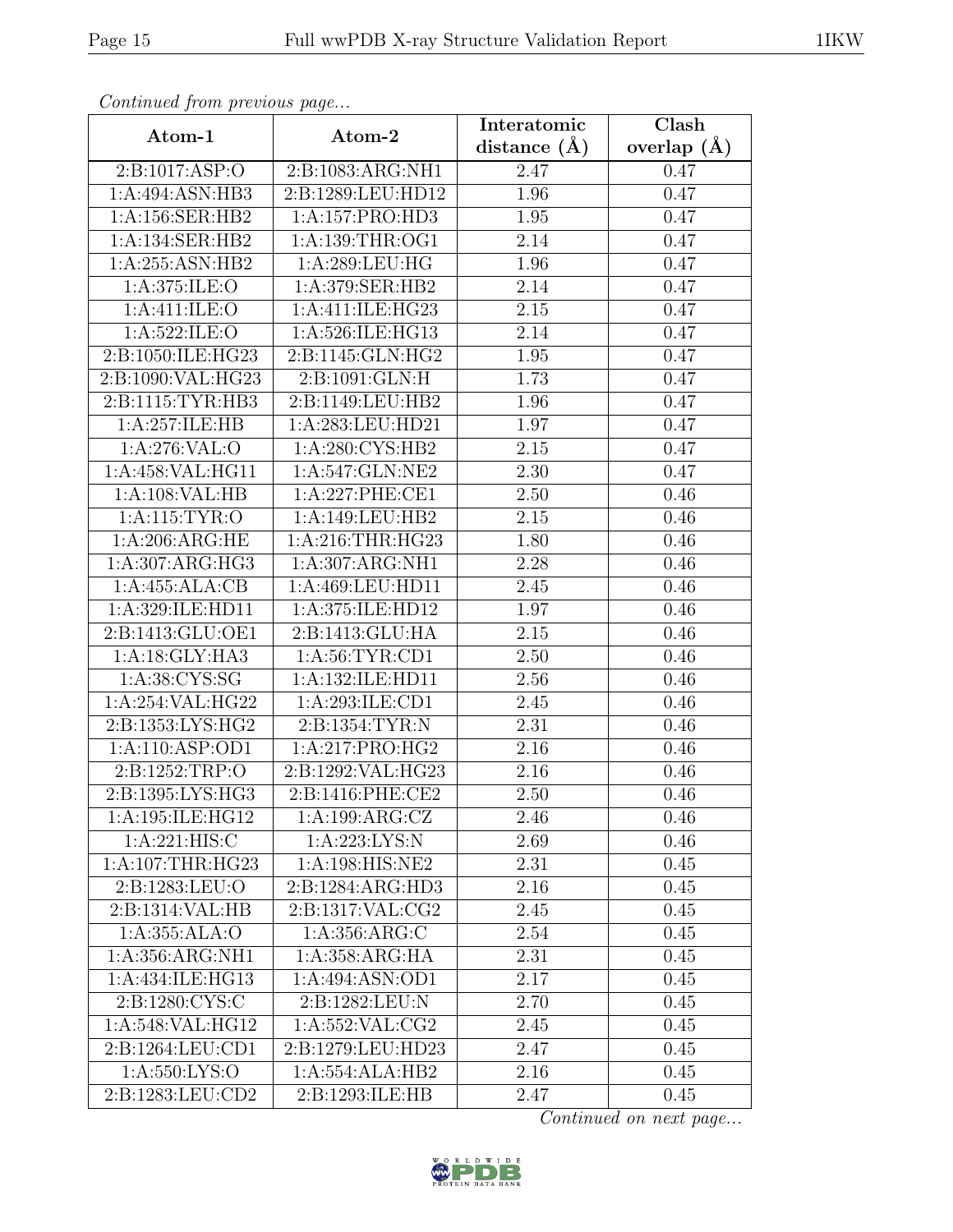| sonnanasa jionn processas pago<br>Atom-1 | Atom-2                       | Interatomic    | Clash         |
|------------------------------------------|------------------------------|----------------|---------------|
|                                          |                              | distance $(A)$ | overlap $(A)$ |
| 1:A:545:ASN:O                            | 1:A:549:ASP:HB2              | 2.17           | 0.45          |
| 1:A:202:ILE:O                            | 1:A:205:LEU:HB3              | 2.17           | 0.45          |
| 1:A:151:GLN:HE21                         | 1:A:152:GLY:N                | 2.14           | 0.45          |
| 1:A:228:LEU:CB                           | 1:A:242:GLN:HE22             | 2.22           | 0.45          |
| 1:A:287:LYS:HB3                          | 1:A:291:GLU:OE2              | 2.16           | 0.45          |
| 2:B:1241:VAL:HG12                        | 2:B:1242:GLN:N               | 2.32           | 0.45          |
| 2:B:1426:TRP:HA                          | 2:B:1426:TRP:CE3             | 2.52           | 0.45          |
| 1:A:107:THR:HA                           | 1: A:223: LYS: CB            | 2.47           | 0.45          |
| 1:A:236:PRO:HA                           | 3:A:2000:EFZ:H3              | 1.99           | 0.45          |
| 1: A:108: VAL:CG1                        | 1:A:227:PHE:HE1              | 2.30           | 0.44          |
| 1:A:260:LEU:HD22                         | 1:A:264:LEU:HD11             | 1.98           | 0.44          |
| 2:B:1249:LYS:HB3                         | 2:B:1252:TRP:CZ3             | 2.52           | 0.44          |
| 2:B:1267:ALA:O                           | 2:B:1274:ILE:HG13            | 2.17           | 0.44          |
| 2:B:1274:ILE:HG23                        | 2: B: 1306: ASN: CG          | 2.37           | 0.44          |
| 2:B:1306:ASN:HD22                        | 2:B:1306:ASN:HA              | 1.59           | 0.44          |
| 1:A:173:LYS:HD3                          | $1:$ A:173:LYS:C             | 2.38           | 0.44          |
| 1:A:368:LEU:O                            | 1: A:372:VAL:HG23            | 2.17           | 0.44          |
| 2:B:1296:THR:CG2                         | 2:B:1298:GLU:HG2             | 2.47           | 0.44          |
| 1:A:543:GLY:HA3                          | 2:B:1284:ARG:HD2             | 1.98           | 0.44          |
| 2:B:1312:GLU:HB3                         | 2:B:1313:PRO:HD2             | 1.98           | 0.44          |
| 2:B:1422:LEU:HD21                        | 2:B:1427:TYR:OXT             | 2.18           | 0.44          |
| 1:A:195:ILE:CD1                          | 1:A:199:ARG:NH2              | 2.81           | 0.44          |
| 1:A:151:GLN:CA                           | 1:A:151:GLN:NE2              | 2.81           | 0.44          |
| 1:A:5:ILE:HD12                           | 1:A:167:ILE:HG13             | 1.99           | 0.44          |
| 1:A:455:ALA:HB3                          | 1:A:469:LEU:HD11             | 2.00           | 0.44          |
| 2:B:1330:GLN:NE2                         | 2:B:1338:THR:OG1             | 2.49           | 0.44          |
| 1: A:268: SER:O                          | 1:A:351:THR:HG22             | 2.18           | 0.44          |
| 1: A:319: TYR: OH                        | 1:A:385:LYS:HE2              | 2.18           | 0.44          |
| 1:A:329:ILE:O                            | 1:A:392:PRO:HD3              | 2.18           | 0.44          |
| 2:B:1028:GLU:CB                          | 2:B:1135:ILE:HD11            | 2.48           | 0.44          |
| $2: B: 1206: ARG: \overline{HG2}$        | 2:B:1216:THR:HG21            | 1.99           | 0.44          |
| 1: A:30: LYS:O                           | 1:A:33:ALA:HB3               | 2.18           | 0.44          |
| 1:A:210:LEU:C                            | 1:A:212:TRP:H                | 2.21           | 0.44          |
| 1: A:223: LYS:O                          | 1: A:224: GLU:C              | 2.57           | 0.44          |
| 1:A:483:TYR:O                            | 1:A:487:GLN:HG3              | 2.17           | 0.44          |
| 1: A:521: ILE: O                         | 1:A:521:ILE:HG22             | 2.17           | 0.44          |
| 2:B:1260:LEU:HD23                        | 2:B:1260:LEU:O               | 2.18           | 0.44          |
| 1: A:65: LYS:NZ                          | $1:A:72:ARG:\overline{HH11}$ | 2.16           | 0.43          |
| 1:A:77:PHE:O                             | 1:A:79:GLU:N                 | 2.51           | 0.43          |
| 1:A:5:ILE:HD13                           | 1:A:163:SER:HB3              | 1.99           | 0.43          |
| 1:A:433:PRO:HG3                          | 1:A:532:TYR:CE2              | 2.54           | 0.43          |

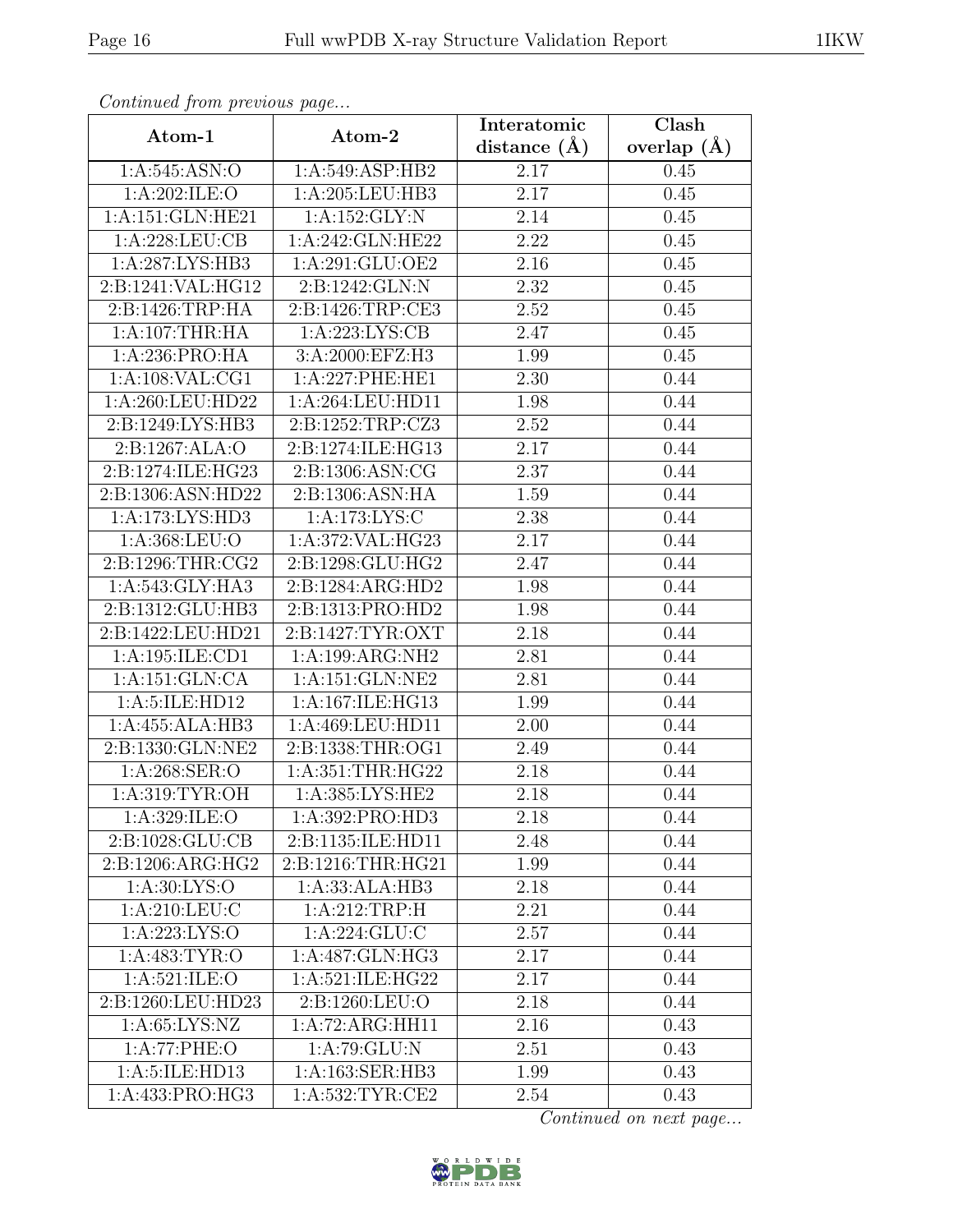| sonitive grow proces as page |                                      | Interatomic    | Clash         |
|------------------------------|--------------------------------------|----------------|---------------|
| Atom-1                       | Atom-2                               | distance $(A)$ | overlap $(A)$ |
| 1: A:67: ASP:O               | 1:A:68:SER:HB2                       | 2.18           | 0.43          |
| 1:A:131:THR:HG22             | 1:A:143:ARG:CG                       | $2.36\,$       | 0.43          |
| 1:A:210:LEU:C                | 1:A:212:TRP:N                        | 2.71           | 0.43          |
| 1:A:435:VAL:HG22             | 2:B:1290:THR:HG23                    | 1.99           | 0.43          |
| 2:B:1195:ILE:HG23            | 2: B: 1196: GLY: N                   | 2.32           | 0.43          |
| 1:A:361:HIS:CD2              | 1: A:361: HIS:N                      | 2.87           | 0.43          |
| 1:A:122:GLU:O                | 1:A:124:PHE:N                        | $2.51\,$       | 0.43          |
| 1: A:234:LEU: N              | 1:A:234:LEU:HD13                     | 2.34           | 0.43          |
| 1:A:156:SER:N                | 1:A:157:PRO:CD                       | 2.82           | 0.43          |
| 1:A:473:THR:HG23             | 1:A:476:LYS:HZ2                      | 1.83           | 0.43          |
| 1:A:492:GLU:HA               | 1:A:530:LYS:O                        | 2.18           | 0.43          |
| 1: A:544: GLY:O              | $1:A:548:\overline{\text{VAL}:HG23}$ | 2.18           | 0.43          |
| 2:B:1402:TRP:CE2             | 2:B:1403:THR:CG2                     | $3.02\,$       | 0.43          |
| 1: A: 131: THR: HG21         | 1:A:143:ARG:NH1                      | 2.33           | 0.43          |
| 2:B:1414:TRP:HD1             | 2:B:1414:TRP:O                       | 2.01           | 0.43          |
| 1: A:53: GLU: H              | 1: A: 53: GLU: CD                    | 2.21           | 0.43          |
| 1: A:496: VAL: CG2           | 2:B:1289:LEU:HD11                    | 2.49           | 0.43          |
| 2:B:1207:GLN:O               | 2:B:1211:ARG:HD3                     | 2.18           | 0.43          |
| 2:B:1292:VAL:HG22            | 2:B:1293:ILE:N                       | 2.33           | 0.43          |
| 1:A:304:ALA:O                | 1:A:307:ARG:HB2                      | 2.19           | 0.43          |
| 1: A:476: LYS:O              | 1:A:480:GLN:N                        | 2.47           | 0.43          |
| 1: A:231: GLY:O              | 1:A:242:GLN:HG2                      | 2.19           | 0.42          |
| 2:B:1195:ILE:CG2             | 2:B:1196:GLY:N                       | 2.82           | 0.42          |
| 1:A:277:ARG:NH1              | 1:A:281:LYS:HD2                      | 2.33           | 0.42          |
| 2:B:1231:GLY:O               | 2:B:1232:TYR:CB                      | 2.66           | 0.42          |
| 2:B:1249:LYS:HE3             | 2:B:1249:LYS:HB2                     | 1.81           | 0.42          |
| 2:B:1274:ILE:HG23            | 2:B:1306:ASN:ND2                     | 2.33           | 0.42          |
| 2:B:1296:THR:O               | 2:B:1299:ALA:HB3                     | 2.18           | 0.42          |
| 1:A:65:LYS:HZ3               | 1:A:72:ARG:HH11                      | 1.66           | 0.42          |
| 1:A:410:TRP:O                | 1:A:411:ILE:HB                       | 2.18           | 0.42          |
| 2:B:1425:LEU:N               | 2:B:1425:LEU:HD23                    | 2.34           | 0.42          |
| 1:A:135:ILE:H                | 1:A:135:ILE:HG13                     | 1.58           | 0.42          |
| 1: A:324: ASP:O              | 1:A:343:GLN:HG2                      | 2.19           | 0.42          |
| 1:A:515:SER:HB3              | 1: A:518: VAL:HB                     | 2.01           | 0.42          |
| 2:B:1038:CYS:SG              | 2:B:1132:ILE:HD11                    | 2.60           | 0.42          |
| 2:B:1278:GLN:HB2             | 2:B:1302:GLU:CD                      | 2.40           | 0.42          |
| 2:B:1419:THR:HA              | 2:B:1420:PRO:HD3                     | 1.67           | 0.42          |
| 1: A:546: GLU:O              | 1: A:549: ASP:HB3                    | 2.19           | 0.42          |
| 1:A:357:MET:O                | 1:A:358:ARG:HB3                      | 2.19           | 0.42          |
| 1: A:397:THR:O               | 1:A:400:THR:HG23                     | 2.19           | 0.42          |
| 1:A:222:GLN:O                | 1:A:223:LYS:C                        | 2.58           | 0.42          |

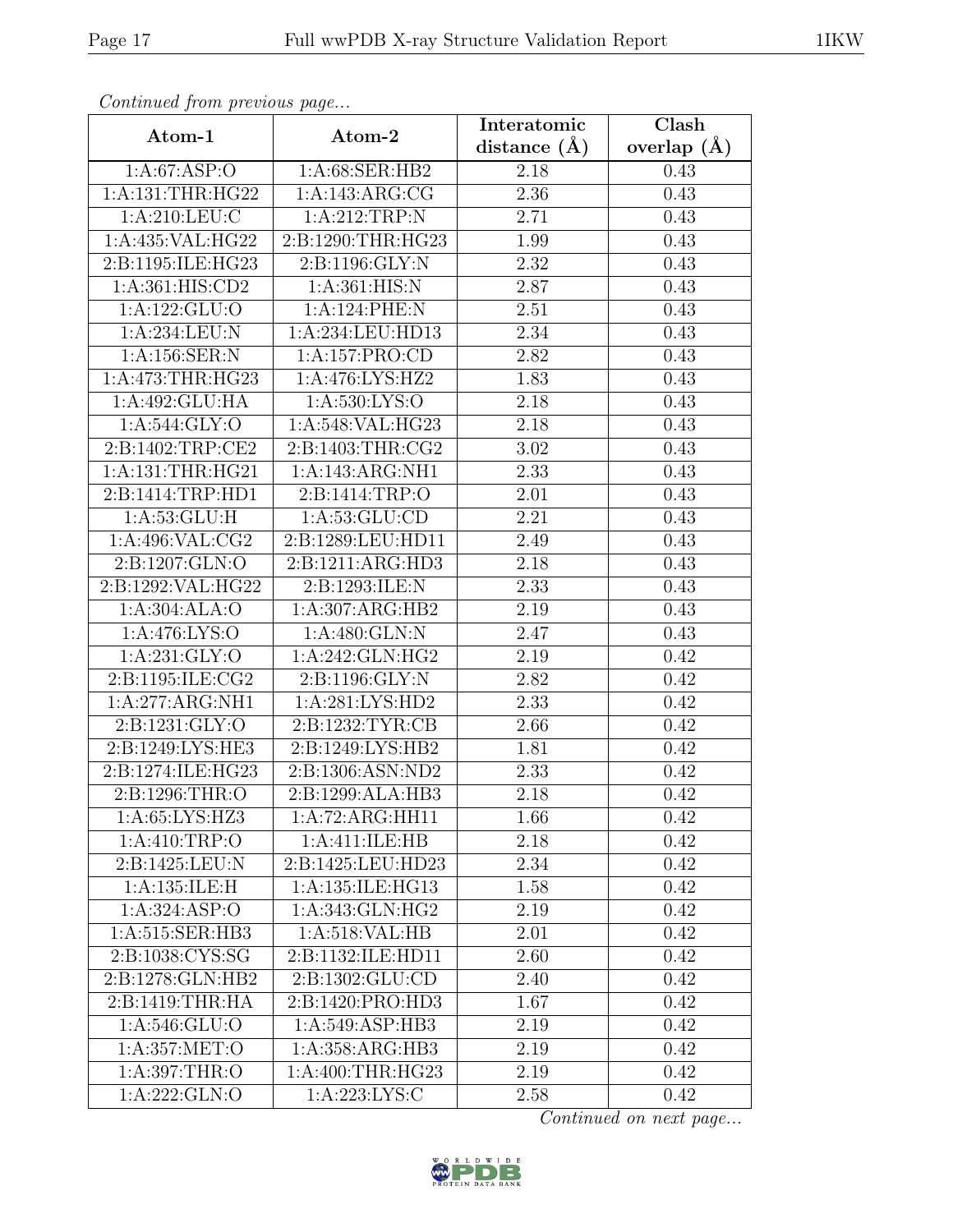| sonicated pront process as page |                    | Interatomic    | Clash         |
|---------------------------------|--------------------|----------------|---------------|
| Atom-1                          | Atom-2             | distance $(A)$ | overlap $(A)$ |
| 1:A:351:THR:CG2                 | 1: A: 352: GLY: H  | 2.32           | 0.42          |
| 1:A:543:GLY:HA2                 | 2:B:1284:ARG:HB3   | 2.00           | 0.42          |
| 1:A:77:PHE:O                    | 1:A:78:ARG:C       | 2.58           | 0.42          |
| 1: A: 101: LYS: N               | 1: A: 101: LYS: CE | 2.81           | 0.42          |
| 1:A:131:THR:O                   | 1:A:133:PRO:HD3    | 2.20           | 0.42          |
| 1:A:21:VAL:HB                   | 1:A:59:PRO:HD3     | 2.02           | 0.41          |
| 1: A:208: HIS:O                 | 1:A:212:TRP:HD1    | 2.03           | 0.41          |
| 2:B:1298:GLU:HG2                | 2:B:1299:ALA:N     | 2.35           | 0.41          |
| 2:B:1414:TRP:O                  | 2:B:1414:TRP:CD1   | 2.73           | 0.41          |
| 1:A:26:LEU:HD22                 | 1: A:26:LEU: N     | 2.35           | 0.41          |
| 1:A:194:GLU:O                   | 1:A:196:GLY:N      | 2.54           | 0.41          |
| 2:B:1046:LYS:HE2                | 2:B:1116:PHE:HB3   | 2.01           | 0.41          |
| 2:B:1064:LYS:O                  | 2:B:1065:LYS:O     | 2.38           | 0.41          |
| 2:B:1402:TRP:CE2                | 2:B:1403:THR:HG23  | 2.54           | 0.41          |
| 2:B:1422:LEU:HD23               | 2:B:1422:LEU:O     | 2.21           | 0.41          |
| 1: A:501: TYR: CE1              | 1:A:505:ILE:HD11   | 2.55           | 0.41          |
| 2:B:1244:ILE:HD13               | 2:B:1427:TYR:CE2   | 2.55           | 0.41          |
| 2:B:1283:LEU:HD21               | 2:B:1294:PRO:HD2   | 2.02           | 0.41          |
| 1:A:108:VAL:HB                  | 1:A:227:PHE:CZ     | $2.55\,$       | 0.41          |
| 2:B:1344:GLU:O                  | 2:B:1347:LYS:HB2   | 2.20           | 0.41          |
| 1:A:443:ASP:OD1                 | 1:A:444:GLY:N      | 2.49           | 0.41          |
| 1:A:455:ALA:H                   | 1:A:469:LEU:CD1    | 2.34           | 0.41          |
| 1:A:550:LYS:HD2                 | 1:A:550:LYS:HA     | 1.82           | 0.41          |
| 2:B:1072:ARG:HH11               | 2:B:1072:ARG:HG3   | 1.85           | 0.41          |
| 2:Bi:1266:TRP:CE3               | 2:B:1425:LEU:HD21  | 2.56           | 0.41          |
| 1:A:317:VAL:CG2                 | 1: A:318: TYR: N   | 2.84           | 0.41          |
| 1:A:420:PRO:HA                  | 1: A:421: PRO:C    | 2.41           | 0.41          |
| 1:A:450:THR:HG21                | 1:A:452:LEU:HD12   | 2.03           | 0.41          |
| 1:A:543:GLY:CA                  | 2:B:1285:GLY:H     | 2.34           | 0.41          |
| 2:B:1005:ILE:HD11               | 2:B:1118:VAL:HG13  | 2.02           | 0.41          |
| 2: B: 1105: SER:O               | 2:B:1190:GLY:HA2   | 2.21           | 0.41          |
| 2:Bi:1120:LEU:O                 | 2:B:1121:ASP:C     | 2.59           | 0.41          |
| $2:B:1129:ALA:\overline{HA}$    | 2:B:1144:TYR:O     | 2.21           | 0.41          |
| 2:B:1296:THR:HG21               | 2:B:1298:GLU:HG2   | 2.01           | 0.41          |
| 2:B:1333:GLY:O                  | 2:B:1334:GLN:HB2   | 2.21           | 0.41          |
| 1:A:91:GLN:HE22                 | 1:A:183:TYR:HDI    | 1.66           | 0.41          |
| 1:A:524:GLN:HA                  | 1:A:524:GLN:NE2    | 2.36           | 0.40          |
| 2: B: 1266: TRP: C              | 2:B:1268:SER:N     | 2.71           | 0.40          |
| 2:B:1326:ILE:O                  | 2:B:1341:ILE:HA    | 2.21           | 0.40          |
| 2:B:1427:TYR:O                  | 2:B:1427:TYR:CD1   | 2.74           | 0.40          |
| 1: A:24:TRP:O                   | 1:A:26:LEU:HD22    | 2.22           | 0.40          |

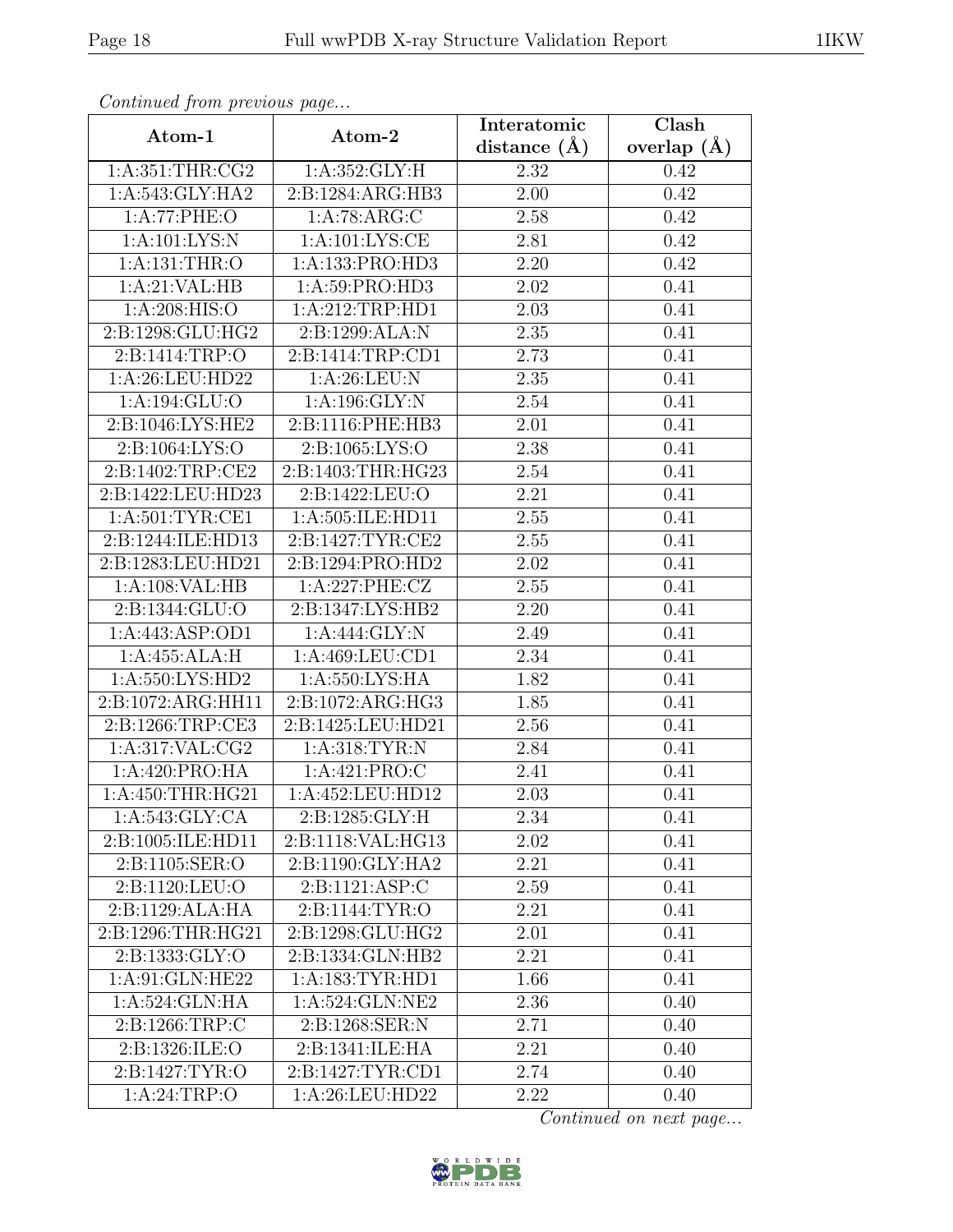| Atom-1           | Atom-2             | Interatomic         | Clash   |
|------------------|--------------------|---------------------|---------|
|                  |                    | distance<br>$(\AA)$ | overlap |
| 1:A:149:LEU:HA   | 1:A:150:PRO:HD3    | 1.95                | 0.40    |
| 1:A:208:HIS:CE1  | 1:A:212:TRP:HE1    | 2.40                | 0.40    |
| 1:A:51:GLY:HA3   | 1:A:53:GLU:OE1     | 2.22                | 0.40    |
| 1:A:350:LYS:HG2  | 1: A:351:THR:N     | 2.35                | 0.40    |
| 1:A:379:SER:OG   | 1:A:387:PRO:HD3    | 2.20                | 0.40    |
| 1:A:434:ILE:HD13 | 1: A:530: LYS: HB3 | 2.04                | 0.40    |
| 2:B:1371:ALA:O   | 2:B:1375:ILE:HG13  | 2.22                | 0.40    |

All (1) symmetry-related close contacts are listed below. The label for Atom-2 includes the symmetry operator and encoded unit-cell translations to be applied.

| Atom-1          | Atom-2                    | Interatomic<br>distance $(A)$ | <b>Clash</b><br>overlap $(A)$ |
|-----------------|---------------------------|-------------------------------|-------------------------------|
| 1:A:448:ARG:NH2 | 1:A:448:ARG:NH2[3]<br>557 | 1.73                          |                               |

### 5.3 Torsion angles (i)

#### 5.3.1 Protein backbone (i)

In the following table, the Percentiles column shows the percent Ramachandran outliers of the chain as a percentile score with respect to all X-ray entries followed by that with respect to entries of similar resolution.

The Analysed column shows the number of residues for which the backbone conformation was analysed, and the total number of residues.

| Mol | ${\bf Chain}$ | Analysed                                   | Favoured | Allowed   Outliers |           |                 | Percentiles    |  |
|-----|---------------|--------------------------------------------|----------|--------------------|-----------|-----------------|----------------|--|
|     | A             | $555/560$ (99%)   471 (85%)   68 (12%)     |          |                    | 16(3%)    |                 | $\boxed{4}$ 24 |  |
|     |               | $399/427 (93\%)$ 344 (86\%) 43 (11\%)      |          |                    | $12(3\%)$ | $\sqrt{4}$      | $\boxed{24}$   |  |
| All | All           | $954/987 (97\%)$   815 (85\%)   111 (12\%) |          |                    | 28 (3\%)  | $\vert 4 \vert$ | 24             |  |

All (28) Ramachandran outliers are listed below:

| Mol                         | Chain | Res  | <b>Type</b>      |
|-----------------------------|-------|------|------------------|
|                             |       | 5    | <b>ILE</b>       |
|                             |       | 223  | <b>LYS</b>       |
| $\overline{2}$              | B     | 1065 | <b>LYS</b>       |
| $\overline{2}$              | B     | 1267 | ALA              |
| $\mathcal{D}_{\mathcal{L}}$ | R     | 1294 | <b>PRO</b>       |
|                             |       | 76   | $\overline{ASP}$ |

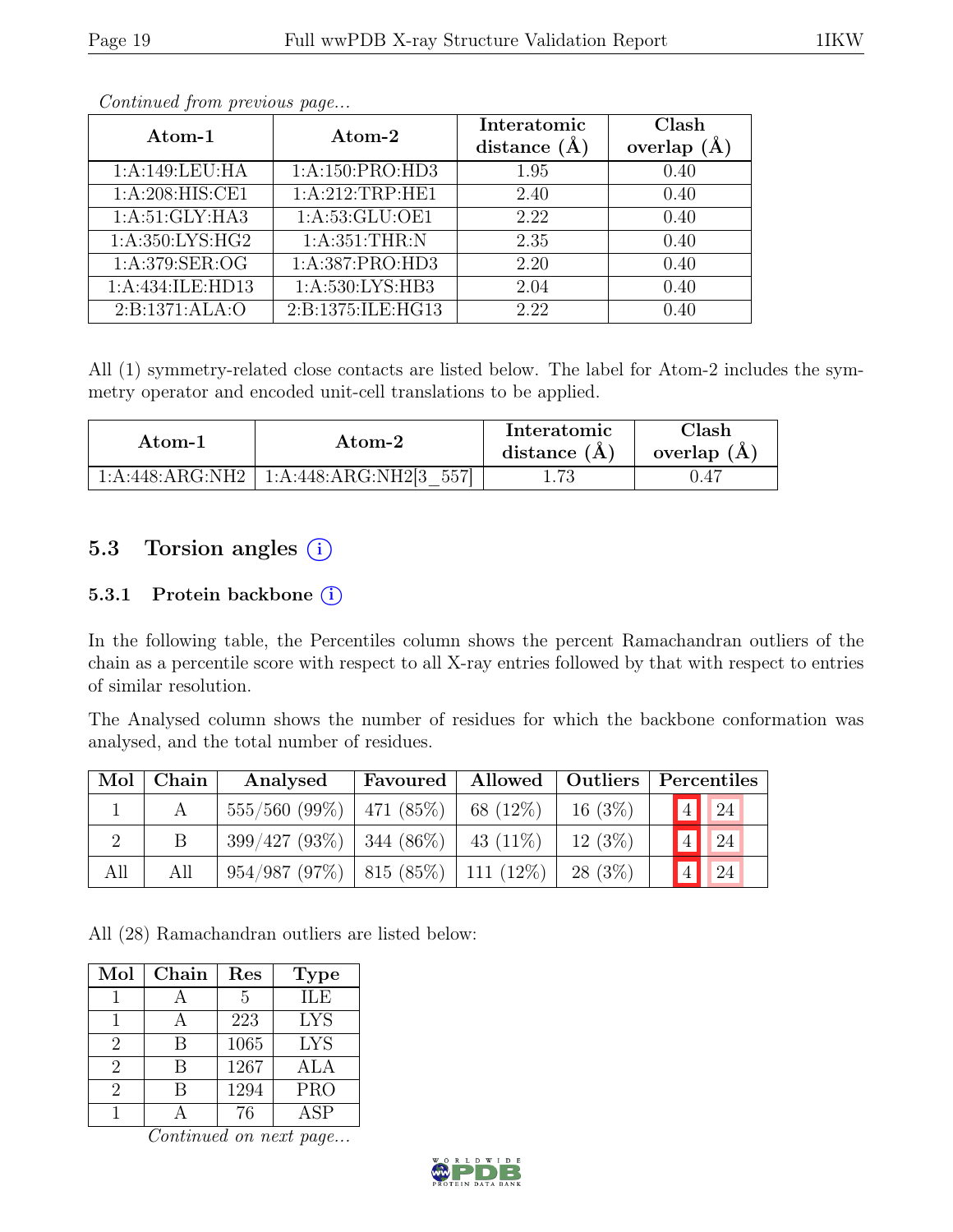| Mol            | Chain                   | Res     | <b>Type</b>               |
|----------------|-------------------------|---------|---------------------------|
| $\mathbf{1}$   | $\overline{A}$          | 137     | <b>ASN</b>                |
| $\mathbf{1}$   | $\overline{A}$          | 451     | <b>LYS</b>                |
| $\overline{1}$ | $\overline{A}$          | 539     | <b>HIS</b>                |
| $\overline{2}$ | $\overline{\mathbf{B}}$ | 1252    | <b>TRP</b>                |
| $\overline{1}$ | $\overline{A}$          | 14      | <b>PRO</b>                |
| $\overline{1}$ | $\overline{A}$          | 78      | ARG                       |
| $\overline{1}$ | $\overline{A}$          | 345     | <b>PRO</b>                |
| $\overline{1}$ | $\overline{\mathbf{A}}$ | 358     | $\overline{\text{ARG}}$   |
| $\overline{2}$ | $\overline{\mathbf{B}}$ | 1184    | <b>MET</b>                |
| $\overline{1}$ | $\overline{A}$          | 18      | $\overline{\mathrm{GLY}}$ |
| $\mathbf{1}$   | $\overline{A}$          | 123     | <b>ASP</b>                |
| $\overline{1}$ | $\overline{A}$          | 226     | PRO                       |
| $\overline{2}$ | $\overline{\mathbf{B}}$ | 1232    | <b>TYR</b>                |
| $\overline{2}$ | $\overline{B}$          | 1345    | <b>PRO</b>                |
| $\overline{1}$ | $\overline{A}$          | 217     | PRO                       |
| $\overline{1}$ | $\overline{A}$          | $222\,$ | <b>GLN</b>                |
| $\overline{1}$ | $\overline{A}$          | 247     | <b>PRO</b>                |
| $\overline{2}$ | $\boldsymbol{B}$        | 1085    | <b>GLN</b>                |
| $\overline{2}$ | $\overline{\mathrm{B}}$ | 1185    | <b>ASP</b>                |
| $\overline{2}$ | $\overline{\mathbf{B}}$ | 1403    | <b>THR</b>                |
| $\overline{2}$ | $\boldsymbol{B}$        | 1321    | <b>PRO</b>                |
| $\overline{2}$ | $\overline{\mathrm{B}}$ | 1018    | <b>GLY</b>                |

#### 5.3.2 Protein sidechains (i)

In the following table, the Percentiles column shows the percent sidechain outliers of the chain as a percentile score with respect to all X-ray entries followed by that with respect to entries of similar resolution.

The Analysed column shows the number of residues for which the sidechain conformation was analysed, and the total number of residues.

| Mol | Chain | Analysed        | Rotameric   Outliers |           | Percentiles           |  |  |
|-----|-------|-----------------|----------------------|-----------|-----------------------|--|--|
|     |       | $495/500(99\%)$ | 466 $(94\%)$         | $29(6\%)$ | 54<br>19              |  |  |
|     |       | $369/389$ (95%) | 351 $(95\%)$         | $18(5\%)$ | 61<br>25 <sup>2</sup> |  |  |
| All | All   | 864/889 (97%)   | 817 (95%)            | 47 $(5%)$ | 157<br>22             |  |  |

All (47) residues with a non-rotameric sidechain are listed below:

| lol | Chain | Res | 'pe |
|-----|-------|-----|-----|
|     |       |     |     |

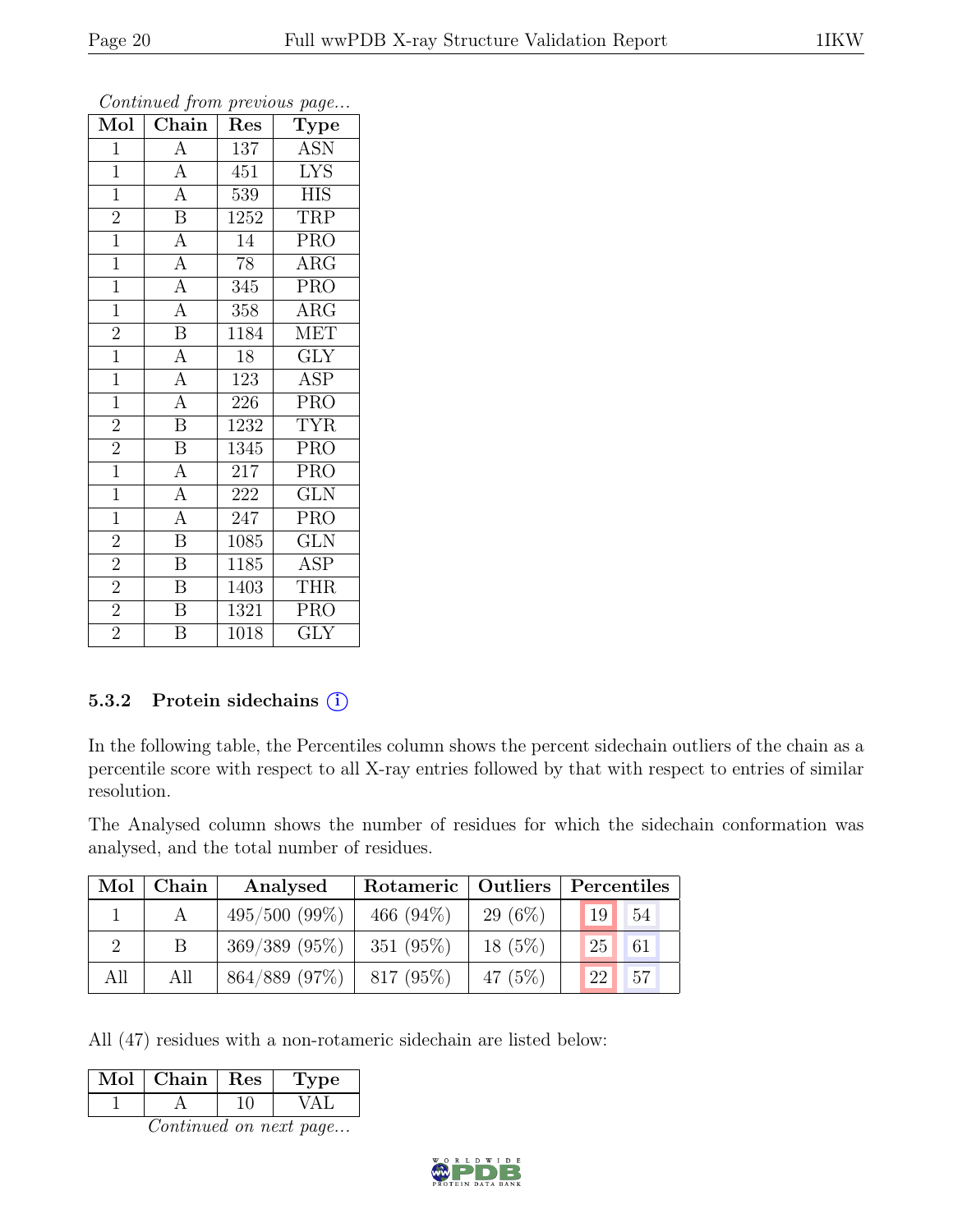| $\overline{\text{Mol}}$ | contenuou prom procto do pago<br>Chain |                         | $\mathrm{\bar{Type}}$   |
|-------------------------|----------------------------------------|-------------------------|-------------------------|
| $\overline{1}$          | $\overline{A}$                         | Res<br>$\overline{101}$ | <b>LYS</b>              |
| $\overline{1}$          | $\overline{A}$                         | 126                     | <b>LYS</b>              |
| $\overline{1}$          | $\overline{A}$                         | 139                     | <b>THR</b>              |
| $\mathbf{1}$            |                                        | 145                     | GLN                     |
| $\overline{1}$          | $\frac{\overline{A}}{\overline{A}}$    | 151                     | $\overline{\text{GLN}}$ |
| $\mathbf{1}$            | $\overline{A}$                         | 182                     | GLN                     |
| $\overline{1}$          | $\overline{A}$                         | 210                     | LEU                     |
| $\mathbf{1}$            |                                        | 216                     | <b>THR</b>              |
| $\mathbf{1}$            |                                        | 219                     | <b>LYS</b>              |
| $\overline{1}$          | $\frac{\overline{A}}{\overline{A}}$    | 234                     | LEU                     |
| $\mathbf{1}$            | $\overline{A}$                         | 241                     | VAL                     |
| $\overline{1}$          | $\overline{A}$                         | $\overline{247}$        | $\overline{\text{PRO}}$ |
| $\overline{1}$          |                                        | 259                     | <b>LYS</b>              |
| $\mathbf 1$             | $\frac{A}{A}$                          | 260                     | LEU                     |
| $\mathbf{1}$            | $\overline{A}$                         | 280                     | CYS                     |
| $\overline{1}$          | $\overline{A}$                         | 297                     | $\overline{\text{GLU}}$ |
| $\overline{1}$          |                                        | $\overline{325}$        | LEU                     |
| $\mathbf{1}$            | $\frac{\overline{A}}{\overline{A}}$    | 334                     | <b>GLN</b>              |
| $\mathbf{1}$            | $\frac{\overline{A}}{\overline{A}}$    | 345                     | <b>PRO</b>              |
| $\mathbf{1}$            |                                        | $\overline{369}$        | <b>THR</b>              |
| $\mathbf{1}$            | $\frac{\overline{A}}{\overline{A}}$    | 400                     | <b>THR</b>              |
| $\overline{1}$          |                                        | 402                     | <b>TRP</b>              |
| $\mathbf{1}$            | $\frac{\overline{A}}{\overline{A}}$    | 432                     | GLU                     |
| $\mathbf{1}$            |                                        | 488                     | $\overline{\text{ASP}}$ |
| $\mathbf{1}$            | $\overline{A}$                         | 507                     | $\overline{\text{GLN}}$ |
| $\overline{1}$          | $\overline{A}$                         | 517                     | LEU                     |
| $\mathbf{1}$            |                                        | 533                     | <b>LEU</b>              |
| $\mathbf{1}$            | $\frac{\overline{A}}{\overline{A}}$    | 547                     | $\overline{\text{GLN}}$ |
| $\bar{2}$               | $\overline{\mathrm{B}}$                | 1039                    | <b>THR</b>              |
| $\overline{c}$          | Β                                      | 1072                    | ARG                     |
| $\overline{2}$          | $\overline{\mathrm{B}}$                | 1078                    | ARG                     |
| $\overline{2}$          | B                                      | 1086                    | ASP                     |
| $\overline{2}$          | $\overline{\mathrm{B}}$                | 1139                    | <b>THR</b>              |
| $\overline{2}$          | $\overline{\mathrm{B}}$                | 1185                    | $\overline{\text{ASP}}$ |
| $\overline{2}$          | Β                                      | 1252                    | TRP                     |
| $\frac{2}{2}$           | $\overline{\mathrm{B}}$                | 1257                    | ILE                     |
|                         | $\overline{\mathrm{B}}$                | 1266                    | <b>TRP</b>              |
| $\frac{2}{2}$           | $\overline{\mathrm{B}}$                | 1293                    | <b>ILE</b>              |
|                         | $\overline{\mathrm{B}}$                | 1306                    | <b>ASN</b>              |
| $\overline{2}$          | $\overline{\mathrm{B}}$                | 1330                    | $\overline{\text{GLN}}$ |
| $\overline{2}$          | $\overline{\mathrm{B}}$                | 1345                    | $\overline{\text{PRO}}$ |
| $\overline{2}$          | B                                      | 1356                    | $\rm{ARG}$              |

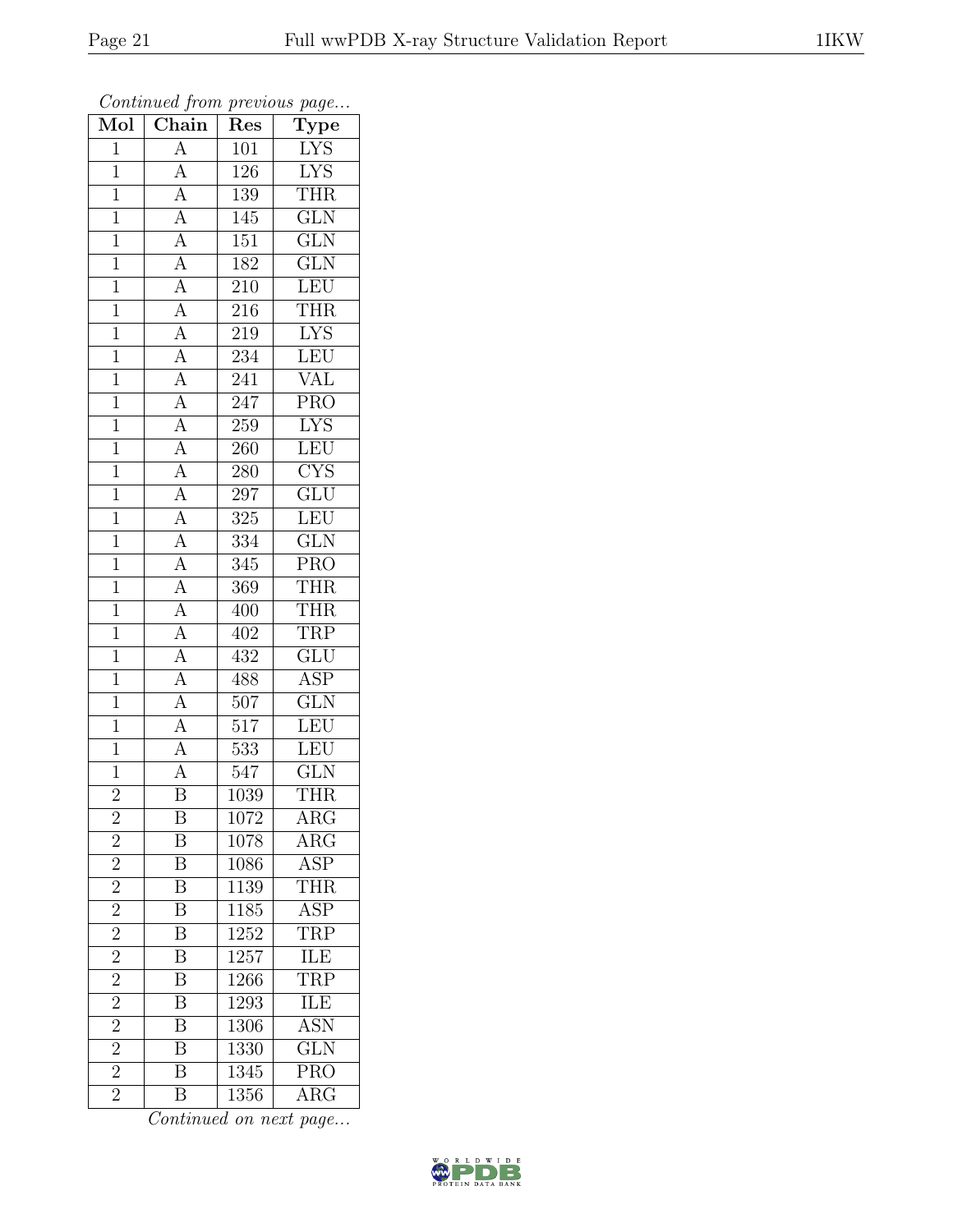Continued from previous page...

| Mol | Chain | Res  | <b>Type</b> |
|-----|-------|------|-------------|
|     |       | 1418 | <b>ASN</b>  |
|     | R     | 1422 | LEU         |
|     |       | 1425 | LEU         |
|     |       | 1426 | TRP         |

Sometimes sidechains can be flipped to improve hydrogen bonding and reduce clashes. All (20) such sidechains are listed below:

| Mol            | $\overline{\text{Chain}}$ | Res  | ${\rm \bar{Type}}$        |
|----------------|---------------------------|------|---------------------------|
| $\mathbf{1}$   | $\boldsymbol{A}$          | 23   | GLN                       |
| $\overline{1}$ | $\overline{A}$            | 145  | <b>GLN</b>                |
| $\overline{1}$ | $\overline{A}$            | 151  | $\overline{\text{GLN}}$   |
| $\overline{1}$ | $\overline{A}$            | 182  | <b>GLN</b>                |
| $\overline{1}$ | $\overline{A}$            | 208  | $\overline{HIS}$          |
| $\overline{1}$ | $\overline{A}$            | 242  | <b>GLN</b>                |
| $\overline{1}$ | $\overline{A}$            | 278  | <b>GLN</b>                |
| $\mathbf{1}$   | $\overline{A}$            | 332  | <b>GLN</b>                |
| $\overline{1}$ | $\overline{A}$            | 336  | <b>GLN</b>                |
| $\overline{1}$ | $\overline{A}$            | 361  | <b>HIS</b>                |
| $\overline{1}$ | $\overline{A}$            | 407  | <b>GLN</b>                |
| $\mathbf{1}$   | $\overline{A}$            | 428  | <b>GLN</b>                |
| $\overline{1}$ | $\overline{A}$            | 509  | GLN                       |
| $\overline{1}$ | $\overline{A}$            | 524  | GLN                       |
| $\overline{1}$ | $\overline{A}$            | 547  | <b>GLN</b>                |
| $\overline{2}$ | $\overline{\mathbf{B}}$   | 1137 | <b>ASN</b>                |
| $\overline{2}$ | $\overline{\mathrm{B}}$   | 1161 | <b>GLN</b>                |
| $\overline{2}$ | $\overline{\mathrm{B}}$   | 1182 | $\overline{\text{GLN}}$   |
| $\overline{2}$ | $\boldsymbol{B}$          | 1258 | <b>GLN</b>                |
| $\overline{2}$ | $\overline{\mathrm{B}}$   | 1306 | $\overline{\mathrm{ASN}}$ |

#### 5.3.3 RNA  $(i)$

There are no RNA molecules in this entry.

### 5.4 Non-standard residues in protein, DNA, RNA chains  $(i)$

There are no non-standard protein/DNA/RNA residues in this entry.

### 5.5 Carbohydrates  $(i)$

There are no monosaccharides in this entry.

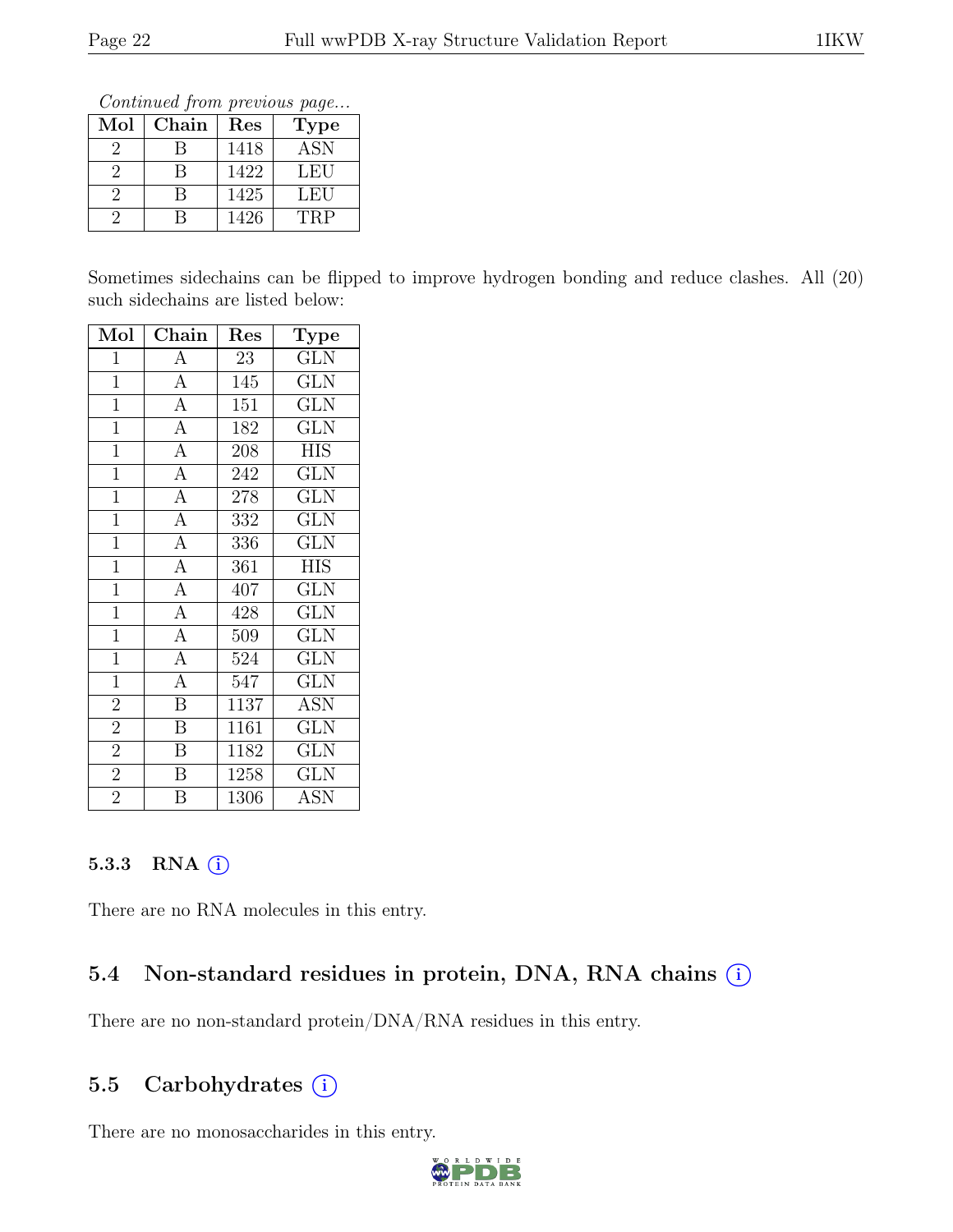# 5.6 Ligand geometry  $(i)$

1 ligand is modelled in this entry.

In the following table, the Counts columns list the number of bonds (or angles) for which Mogul statistics could be retrieved, the number of bonds (or angles) that are observed in the model and the number of bonds (or angles) that are defined in the Chemical Component Dictionary. The Link column lists molecule types, if any, to which the group is linked. The Z score for a bond length (or angle) is the number of standard deviations the observed value is removed from the expected value. A bond length (or angle) with  $|Z| > 2$  is considered an outlier worth inspection. RMSZ is the root-mean-square of all Z scores of the bond lengths (or angles).

| Mol | Type | Chain | Res  | Link                         |            | Bond lengths |         |          | Bond angles |               |
|-----|------|-------|------|------------------------------|------------|--------------|---------|----------|-------------|---------------|
|     |      |       |      |                              | Counts     | RMSZ         | Z       | Counts   | RMSZ        | $Z\vert$<br># |
|     | EFZ  |       | 2000 | $\qquad \qquad \blacksquare$ | 23, 23, 23 | 4.56         | 12(52%) | 36,36,36 | 08.1        | $10\,$        |

In the following table, the Chirals column lists the number of chiral outliers, the number of chiral centers analysed, the number of these observed in the model and the number defined in the Chemical Component Dictionary. Similar counts are reported in the Torsion and Rings columns. '-' means no outliers of that kind were identified.

|     |      |        | Mol   Type   Chain   Res   Link   Chirals   Torsions   Rings |  |
|-----|------|--------|--------------------------------------------------------------|--|
| EFZ | 2000 | $\sim$ | $1/10/32/32$   $0/3/3/3$                                     |  |

All (12) bond length outliers are listed below:

| Mol | Chain | $\operatorname{Res}% \left( \mathcal{N}\right) \equiv\operatorname{Res}(\mathcal{N}_{0})\left( \mathcal{N}_{0}\right) ^{\ast}$ | <b>Type</b> | Atoms    | Z        | Observed $(A)$ | Ideal(A) |
|-----|-------|--------------------------------------------------------------------------------------------------------------------------------|-------------|----------|----------|----------------|----------|
| 3   | А     | 2000                                                                                                                           | EFZ         | $C4-CL$  | $-18.14$ | 1.35           | 1.74     |
| 3   | А     | 2000                                                                                                                           | EFZ         | $C7-C6$  | 5.16     | 1.58           | 1.51     |
| 3   | А     | 2000                                                                                                                           | EFZ         | $C9-C8$  | 5.09     | 1.34           | 1.19     |
| 3   | А     | 2000                                                                                                                           | EFZ         | $C5-C6$  | 3.72     | 1.45           | 1.39     |
| 3   | А     | 2000                                                                                                                           | EFZ         | $C1-C6$  | 3.62     | 1.44           | 1.40     |
| 3   | А     | 2000                                                                                                                           | EFZ         | $C14-N$  | 3.51     | 1.42           | 1.35     |
| 3   | А     | 2000                                                                                                                           | EFZ         | $C3-C4$  | 3.04     | 1.43           | 1.38     |
| 3   | А     | 2000                                                                                                                           | EFZ         | $C5-C4$  | 3.00     | 1.43           | 1.38     |
| 3   | А     | 2000                                                                                                                           | EFZ         | $C3-C2$  | 2.87     | 1.44           | 1.38     |
| 3   | А     | 2000                                                                                                                           | EFZ         | $C13-C7$ | 2.50     | 1.59           | 1.53     |
| 3   | А     | 2000                                                                                                                           | EFZ         | $C2-C1$  | 2.49     | 1.43           | 1.39     |
| 3   | А     | 2000                                                                                                                           | EFZ         | C12-C11  | 2.13     | 1.56           | 1.48     |

All (10) bond angle outliers are listed below:

| Mol | Chain |      | Res Type | Atoms             |         | Observed $(^\circ)$ | Ideal $(°)$ |
|-----|-------|------|----------|-------------------|---------|---------------------|-------------|
|     |       | 2000 | EFZ.     | O2-C7-C13         | - 3.74  | 111.66              | 104.76      |
|     |       | 2000 | EFZ      | $\mid$ C12-C10-C9 | $-3.45$ | 109.69              | 119.06      |

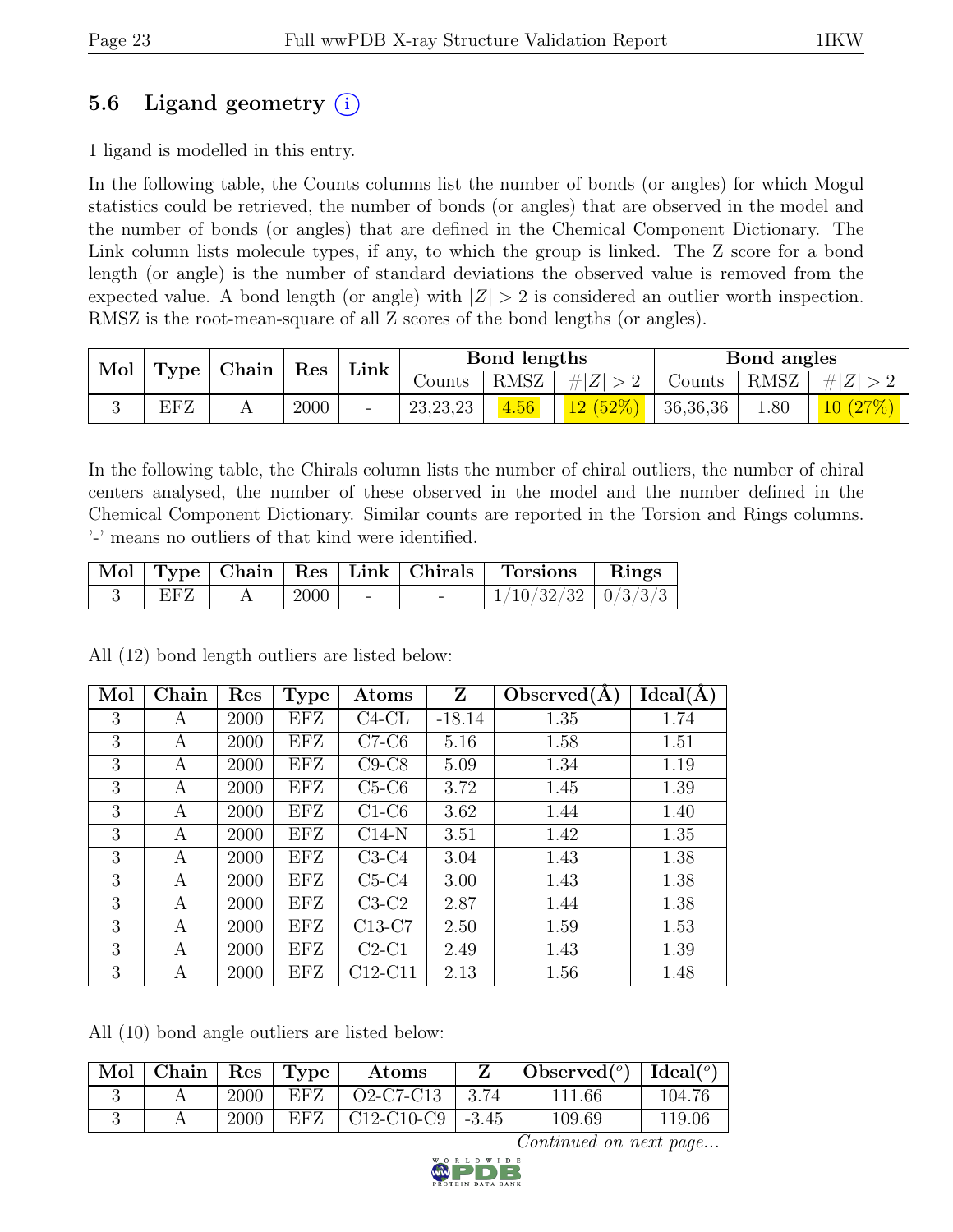| Mol | Chain | Res  | <b>Type</b> | Atoms           | Z       | Observed $(°)$ | Ideal $(°)$ |
|-----|-------|------|-------------|-----------------|---------|----------------|-------------|
| 3   | А     | 2000 | EFZ         | <b>O2-C7-C8</b> | $-3.16$ | 101.04         | 108.32      |
| 3   | А     | 2000 | <b>EFZ</b>  | C7-O2-C14       | $-3.15$ | 115.70         | 121.44      |
| 3   | A     | 2000 | EFZ         | $O2-C7-C6$      | 3.05    | 113.80         | 111.64      |
| 3   | А     | 2000 | EFZ         | $O2$ -C14-N     | 3.04    | 122.27         | 117.07      |
| 3   | А     | 2000 | EFZ         | $C4-C5-C6$      | 2.90    | 122.39         | 118.39      |
| 3   | A     | 2000 | EFZ         | $C5-C6-C7$      | 2.40    | 125.51         | 122.71      |
| 3   | А     | 2000 | <b>EFZ</b>  | C11-C10-C9      | 2.40    | 125.58         | 119.06      |
| 3   | А     | 2000 | EFZ         | F2-C13-C7       | $-2.28$ | 109.00         | 111.79      |

There are no chirality outliers.

All (1) torsion outliers are listed below:

| $\text{Mol}$   Chain   Res   Type |     | Atoms              |
|-----------------------------------|-----|--------------------|
|                                   | EFT | $\pm$ C7-C8-C9-C10 |

There are no ring outliers.

1 monomer is involved in 1 short contact:

|  |            | Mol   Chain   Res   Type   Clashes   Symm-Clashes |
|--|------------|---------------------------------------------------|
|  | $2000$ EFZ |                                                   |

The following is a two-dimensional graphical depiction of Mogul quality analysis of bond lengths, bond angles, torsion angles, and ring geometry for all instances of the Ligand of Interest. In addition, ligands with molecular weight > 250 and outliers as shown on the validation Tables will also be included. For torsion angles, if less then 5% of the Mogul distribution of torsion angles is within 10 degrees of the torsion angle in question, then that torsion angle is considered an outlier. Any bond that is central to one or more torsion angles identified as an outlier by Mogul will be highlighted in the graph. For rings, the root-mean-square deviation (RMSD) between the ring in question and similar rings identified by Mogul is calculated over all ring torsion angles. If the average RMSD is greater than 60 degrees and the minimal RMSD between the ring in question and any Mogul-identified rings is also greater than 60 degrees, then that ring is considered an outlier. The outliers are highlighted in purple. The color gray indicates Mogul did not find sufficient equivalents in the CSD to analyse the geometry.

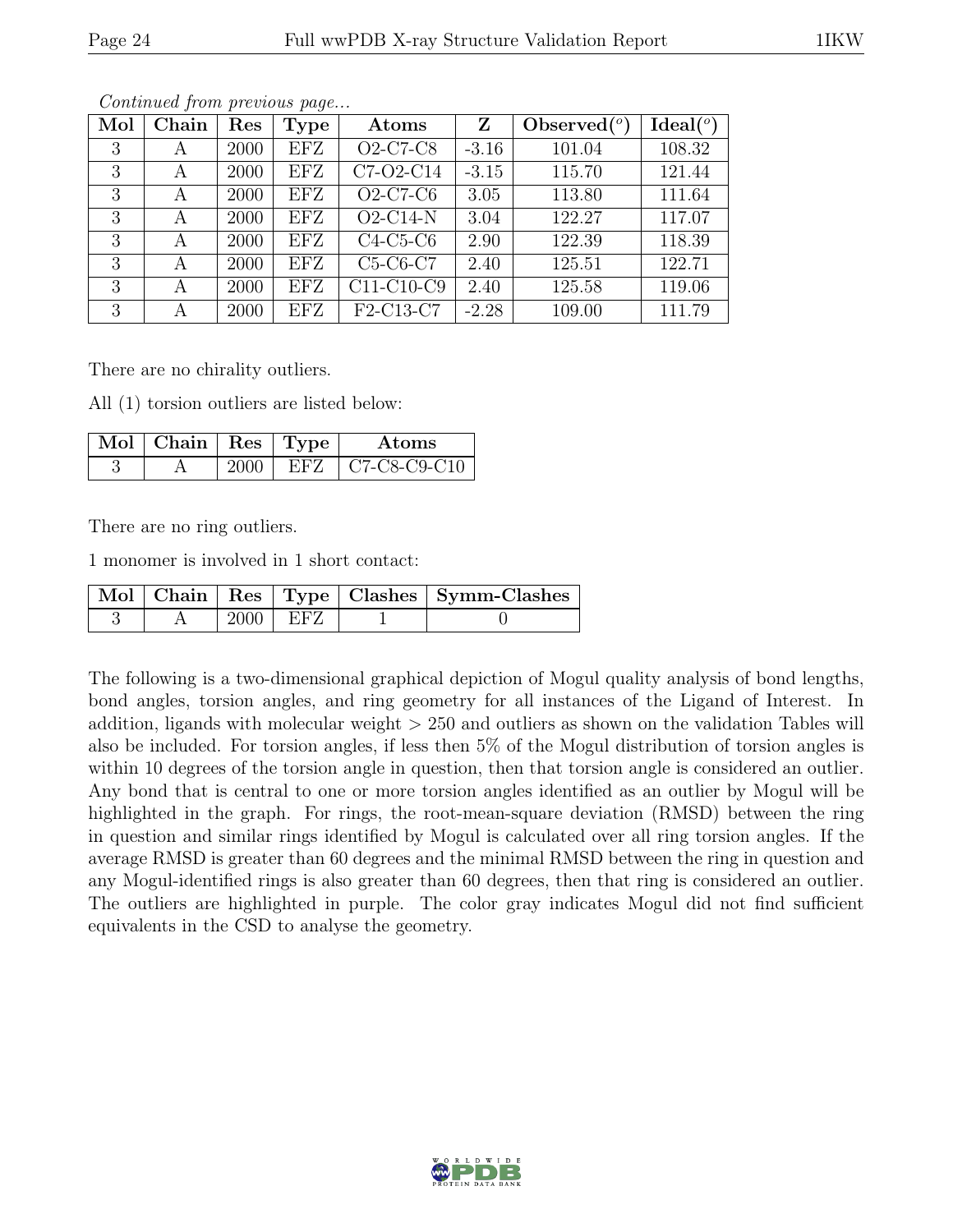



## 5.7 Other polymers (i)

There are no such residues in this entry.

# 5.8 Polymer linkage issues (i)

There are no chain breaks in this entry.

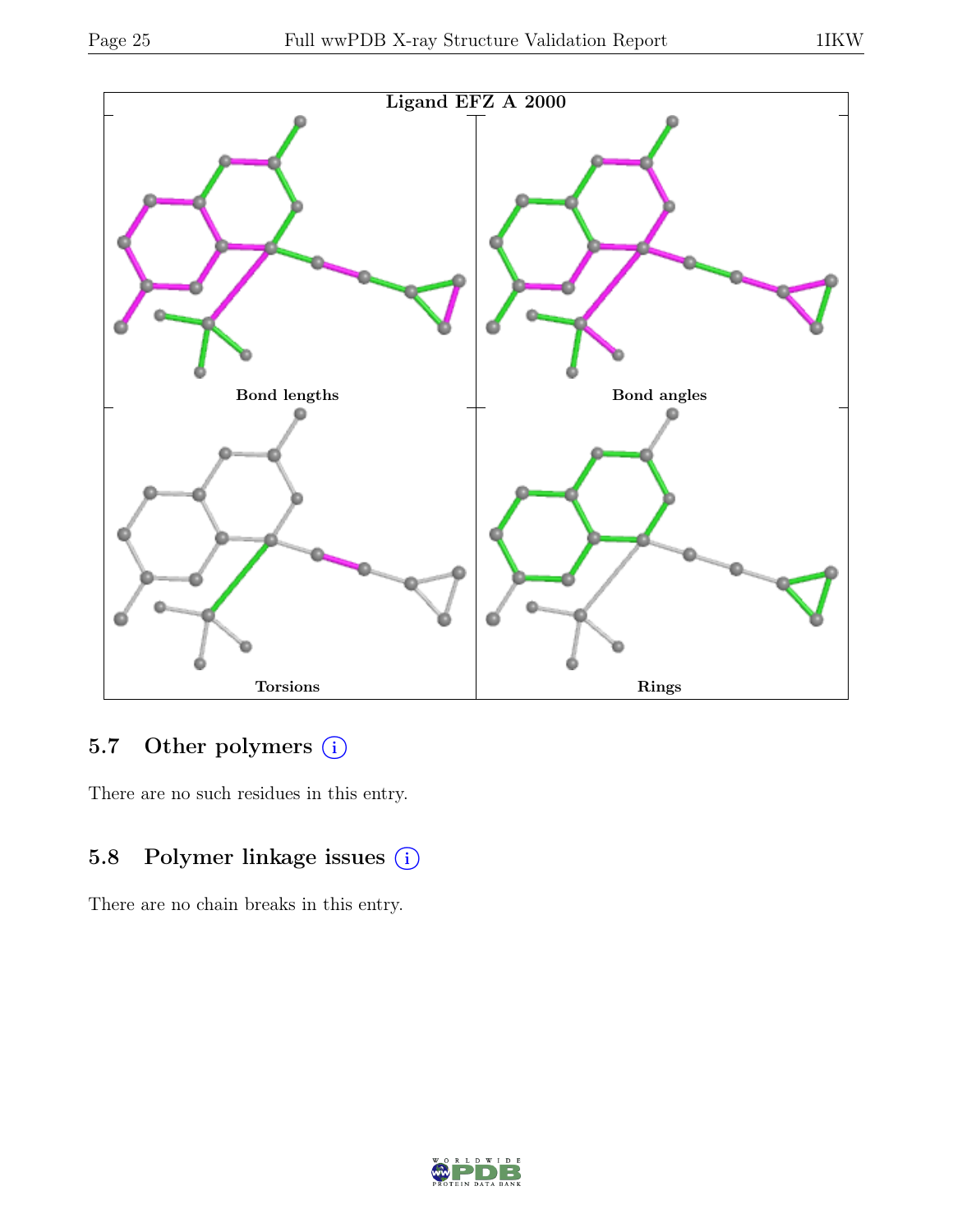# 6 Fit of model and data  $(i)$

# 6.1 Protein, DNA and RNA chains  $(i)$

In the following table, the column labelled  $#RSRZ>2$  contains the number (and percentage) of RSRZ outliers, followed by percent RSRZ outliers for the chain as percentile scores relative to all X-ray entries and entries of similar resolution. The OWAB column contains the minimum, median,  $95<sup>th</sup>$  percentile and maximum values of the occupancy-weighted average B-factor per residue. The column labelled 'Q< 0.9' lists the number of (and percentage) of residues with an average occupancy less than 0.9.

| Mol | Chain | Analysed           | ${ <\hspace{-1.5pt}{\mathrm{RSRZ}}\hspace{-1.5pt}>}$ | $\#\text{RSRZ}\!\!>\!\!2$ |  |    | $OWAB(A^2)$                | Q <sub>0.9</sub> |
|-----|-------|--------------------|------------------------------------------------------|---------------------------|--|----|----------------------------|------------------|
|     |       | $557/560$ $(99\%)$ | $-0.47$                                              | $4(0\%)$ 87               |  | 69 | , 33, 73, 115, 148         | $2(0\%)$         |
|     |       | $405/427(94\%)$    | $-0.52$                                              | $4(0\%)$ 82               |  | 59 | 37, 65, 134, 147           | $9(2\%)$         |
| All | All   | 962/987(97%)       | $-0.49$                                              | $8(0\%)$ 86               |  | 65 | 33, 70, 126, 148   11 (1%) |                  |

All (8) RSRZ outliers are listed below:

| Mol            | Chain | Res  | <b>Type</b> | <b>RSRZ</b> |
|----------------|-------|------|-------------|-------------|
| 1              |       | 446  | ALA         | 4.5         |
| $\overline{2}$ | В     | 1067 | <b>ASP</b>  | 3.6         |
| 1              |       | 67   | <b>ASP</b>  | 2.8         |
| 1              | A     | 66   | <b>LYS</b>  | 2.8         |
| $\overline{2}$ | В     | 1294 | <b>PRO</b>  | 2.7         |
| 1              | А     | 24   | TRP         | 2.4         |
| $\overline{2}$ | R     | 1066 | <b>LYS</b>  | 2.1         |
| 2              |       | 1217 | <b>PRO</b>  | 2.0         |

### 6.2 Non-standard residues in protein, DNA, RNA chains (i)

There are no non-standard protein/DNA/RNA residues in this entry.

### 6.3 Carbohydrates (i)

There are no monosaccharides in this entry.

### 6.4 Ligands  $(i)$

In the following table, the Atoms column lists the number of modelled atoms in the group and the number defined in the chemical component dictionary. The B-factors column lists the minimum,

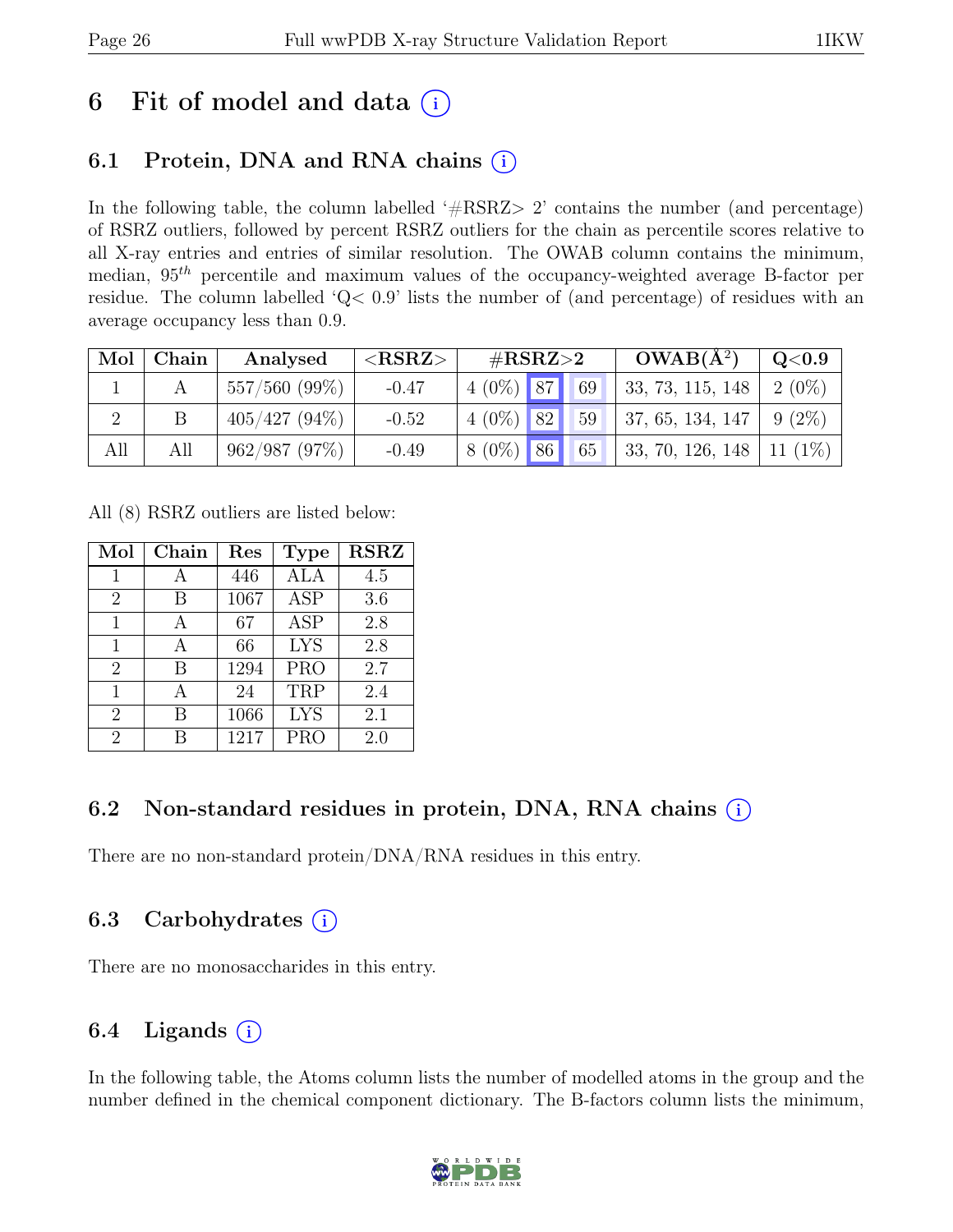median,  $95<sup>th</sup>$  percentile and maximum values of B factors of atoms in the group. The column labelled 'Q< 0.9' lists the number of atoms with occupancy less than 0.9.

|     |  |                         |                  | $\mathbb{N}$ Mol   Type   Chain   Res   Atoms   RSCC   RSR   B-factors $(\AA^2)$   Q<0.9 |  |
|-----|--|-------------------------|------------------|------------------------------------------------------------------------------------------|--|
| EFZ |  | $2000$   $21/21$   0.95 | $\parallel$ 0.18 | 43,47,53,53                                                                              |  |

The following is a graphical depiction of the model fit to experimental electron density of all instances of the Ligand of Interest. In addition, ligands with molecular weight  $> 250$  and outliers as shown on the geometry validation Tables will also be included. Each fit is shown from different orientation to approximate a three-dimensional view.